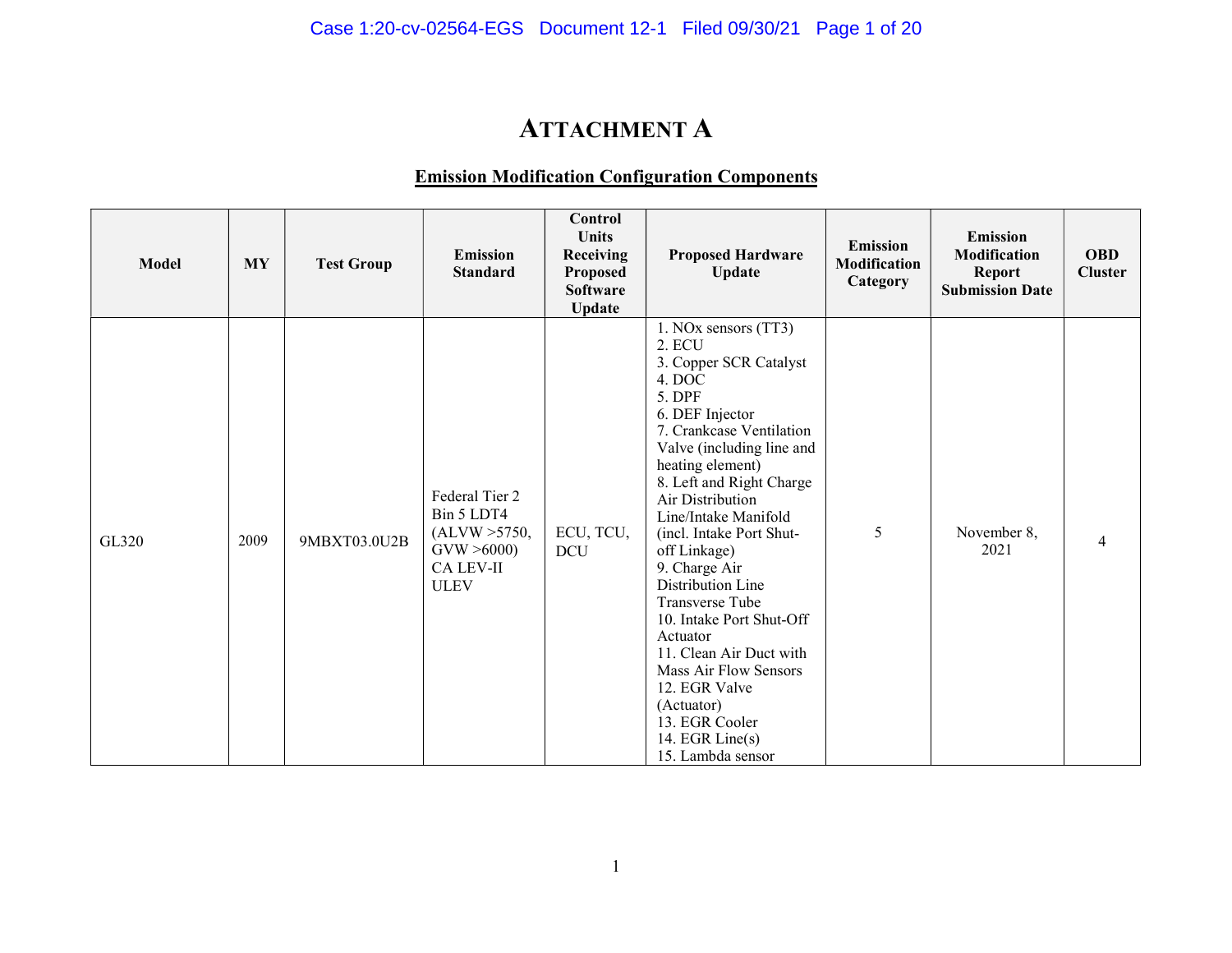## Case 1:20-cv-02564-EGS Document 12-1 Filed 09/30/21 Page 2 of 20

| <b>Model</b>  | <b>MY</b> | <b>Test Group</b> | <b>Emission</b><br><b>Standard</b>                                                                   | Control<br>Units<br>Receiving<br><b>Proposed</b><br><b>Software</b><br><b>Update</b> | <b>Proposed Hardware</b><br><b>Update</b>                                                                                                                                                                                                                                                                                                                                                                                                                                                                                                      | <b>Emission</b><br><b>Modification</b><br>Category | <b>Emission</b><br><b>Modification</b><br><b>Report</b><br><b>Submission Date</b> | <b>OBD</b><br><b>Cluster</b> |
|---------------|-----------|-------------------|------------------------------------------------------------------------------------------------------|--------------------------------------------------------------------------------------|------------------------------------------------------------------------------------------------------------------------------------------------------------------------------------------------------------------------------------------------------------------------------------------------------------------------------------------------------------------------------------------------------------------------------------------------------------------------------------------------------------------------------------------------|----------------------------------------------------|-----------------------------------------------------------------------------------|------------------------------|
| ML320<br>R320 | 2009      | 9MBXT03.0U2A      | Federal Tier 2<br>Bin 5 LDT3<br>(ALVW 3751-<br>5750, GVW<br>>6000<br><b>CA LEV-II</b><br><b>ULEV</b> | ECU, TCU,<br><b>DCU</b>                                                              | 1. NOx sensors (TT3)<br>2. ECU<br>3. Copper SCR Catalyst<br>4. DOC<br>5. DPF<br>6. DEF Injector<br>7. Crankcase Ventilation<br>Valve (including line and<br>heating element)<br>8. Left and Right Charge<br>Air Distribution<br>Line/Intake Manifold<br>(incl. Intake Port Shut-<br>off Linkage)<br>9. Charge Air<br>Distribution Line<br>Transverse Tube<br>10. Intake Port Shut-Off<br>Actuator<br>11. Clean Air Duct with<br>Mass Air Flow Sensors<br>12. EGR Valve<br>(Actuator)<br>13. EGR Cooler<br>14. EGR Line(s)<br>15. Lambda sensor | 5                                                  | November 8,<br>2021                                                               | 4                            |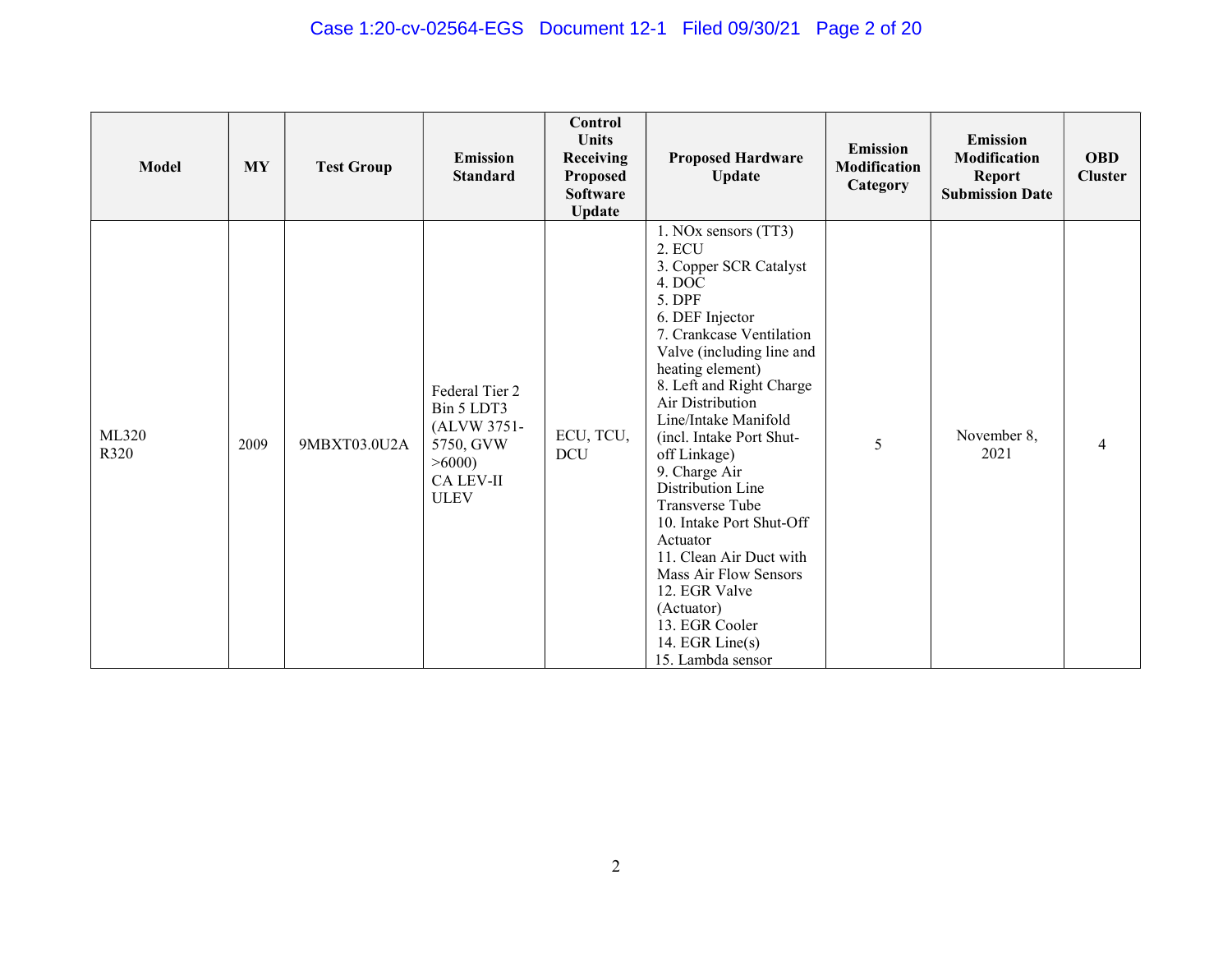## Case 1:20-cv-02564-EGS Document 12-1 Filed 09/30/21 Page 3 of 20

| <b>Model</b> | <b>MY</b> | <b>Test Group</b> | <b>Emission</b><br><b>Standard</b>                                                      | Control<br>Units<br>Receiving<br><b>Proposed</b><br><b>Software</b><br><b>Update</b> | <b>Proposed Hardware</b><br><b>Update</b>                                                                                                                                                                                                                                                                                                                                                                                                                                                                                 | <b>Emission</b><br><b>Modification</b><br>Category | <b>Emission</b><br>Modification<br><b>Report</b><br><b>Submission Date</b> | <b>OBD</b><br><b>Cluster</b> |
|--------------|-----------|-------------------|-----------------------------------------------------------------------------------------|--------------------------------------------------------------------------------------|---------------------------------------------------------------------------------------------------------------------------------------------------------------------------------------------------------------------------------------------------------------------------------------------------------------------------------------------------------------------------------------------------------------------------------------------------------------------------------------------------------------------------|----------------------------------------------------|----------------------------------------------------------------------------|------------------------------|
| GL350        | 2010      | AMBXT03.0U2B      | Federal Tier 2<br>Bin 5 LDT4<br>(ALVW > 5750,<br>GVW > 6000<br>CA LEV-II<br><b>ULEV</b> | ECU, TCU,<br><b>DCU</b>                                                              | 1. NOx sensors (TT3)<br>2. ECU<br>3. Copper SCR Catalyst<br>4. DOC<br>5. DPF<br>6. DEF Injector<br>7. Crankcase Ventilation<br>Valve (including line and<br>heating element)<br>8. Left and Right Charge<br>Air Distribution<br>Line/Intake Manifold<br>(incl. Intake Port Shut-<br>off Linkage)<br>9. Charge Air<br>Distribution Line<br>Transverse Tube<br>10. Intake Port Shut-Off<br>Actuator<br>11. Clean Air Duct with<br>Mass Air Flow Sensors<br>12. EGR Valve<br>(Actuator)<br>13. EGR Cooler<br>14. EGR Line(s) | 5                                                  | November 8,<br>2021                                                        | 4                            |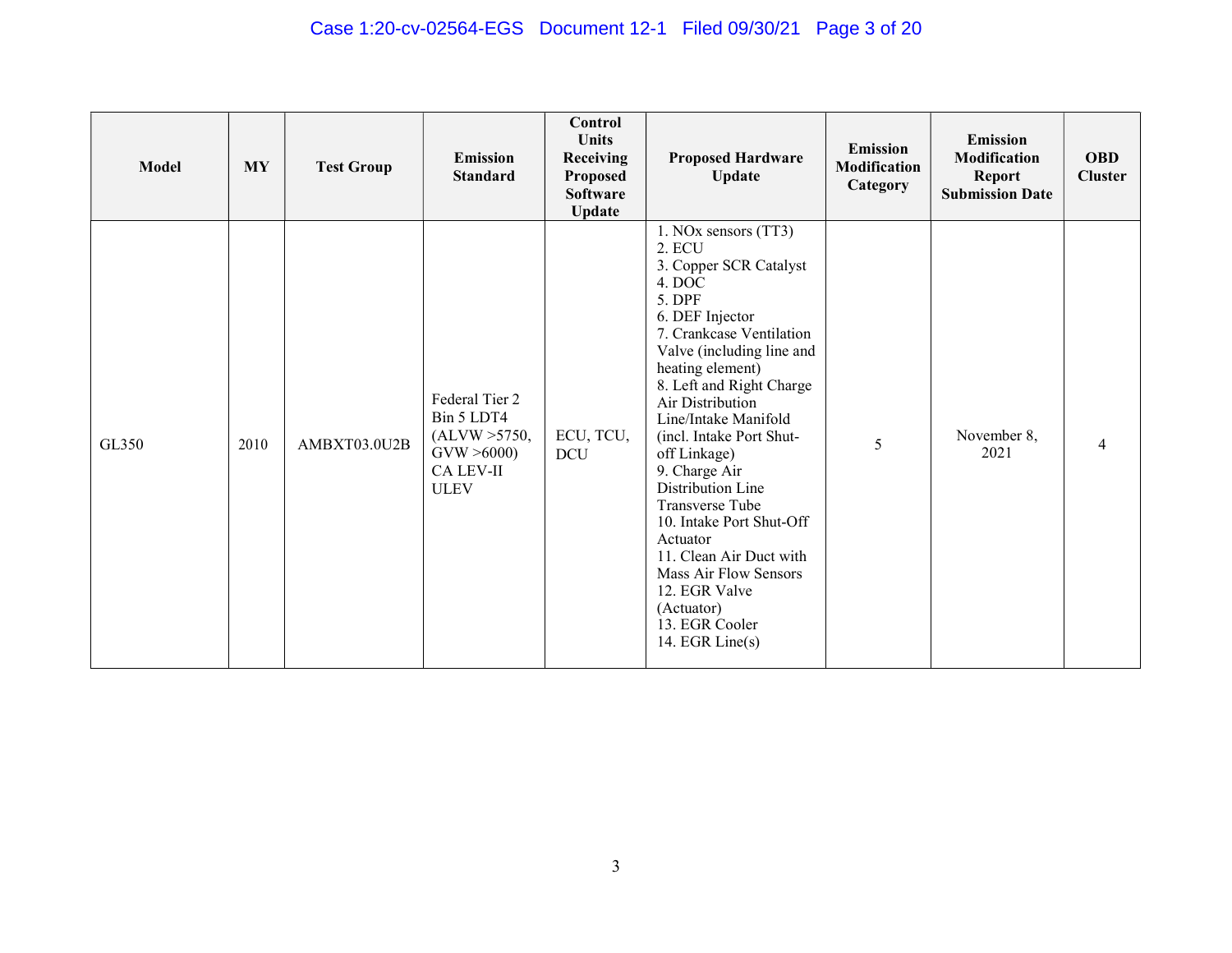## Case 1:20-cv-02564-EGS Document 12-1 Filed 09/30/21 Page 4 of 20

| <b>Model</b>                                                                                                                               | <b>MY</b> | <b>Test Group</b> | <b>Emission</b><br><b>Standard</b>                                                             | Control<br><b>Units</b><br>Receiving<br><b>Proposed</b><br><b>Software</b><br><b>Update</b> | <b>Proposed Hardware</b><br><b>Update</b>                                                                                                                                                                                                                                                                                                                                                                                                                                                                                   | <b>Emission</b><br>Modification<br>Category | <b>Emission</b><br>Modification<br><b>Report</b><br><b>Submission Date</b> | <b>OBD</b><br><b>Cluster</b> |
|--------------------------------------------------------------------------------------------------------------------------------------------|-----------|-------------------|------------------------------------------------------------------------------------------------|---------------------------------------------------------------------------------------------|-----------------------------------------------------------------------------------------------------------------------------------------------------------------------------------------------------------------------------------------------------------------------------------------------------------------------------------------------------------------------------------------------------------------------------------------------------------------------------------------------------------------------------|---------------------------------------------|----------------------------------------------------------------------------|------------------------------|
| ML350<br>R350                                                                                                                              | 2010      | AMBXT03.0U2A      | Federal Tier 2<br>Bin 5 LDT3<br>(ALVW 3751-<br>5750, GVW<br>>6000<br>CA LEV-II<br><b>ULEV</b>  | ECU, TCU,<br><b>DCU</b>                                                                     | 1. NOx sensors (TT3)<br>2. ECU<br>3. Copper SCR Catalyst<br>4. DOC<br>5. DPF<br>6. DEF Injector<br>7. Crankcase Ventilation<br>Valve (including line and<br>heating element)<br>8. Left and Right Charge<br>Air Distribution<br>Line/Intake Manifold<br>(incl. Intake Port Shut-<br>off Linkage)<br>9. Charge Air<br>Distribution Line<br>Transverse Tube<br>10. Intake Port Shut-Off<br>Actuator<br>11. Clean Air Duct with<br>Mass Air Flow Sensors<br>12. EGR Valve<br>(Actuator)<br>13. EGR Cooler<br>14. EGR $Line(s)$ | 5                                           | November 8,<br>2021                                                        |                              |
| Sprinter 6-cyl.<br>(OM642), 3.88T<br>and 4.53T<br>(Freightliner 2500,<br>Freightliner 3500,<br>Sprinter 2500 CDI,<br>Sprinter 3500<br>CDI) | 2010      | AMBXT03.0HD1      | Federal HDV 40<br>C.F.R. § 1816-<br>08 (8500-10000<br>GVWR)<br><b>CA LEV-II</b><br><b>ULEV</b> | ECU, TCU,<br>DCU,<br>Instrument<br>Cluster                                                  | 1. NOx sensors (TT3)<br>2. ECU<br>3. Copper SCR Catalyst<br>4. Instrument Cluster if<br>existing part number is<br>9069018200 or<br>9069018600                                                                                                                                                                                                                                                                                                                                                                              | $\overline{2}$                              | Prior to signature                                                         |                              |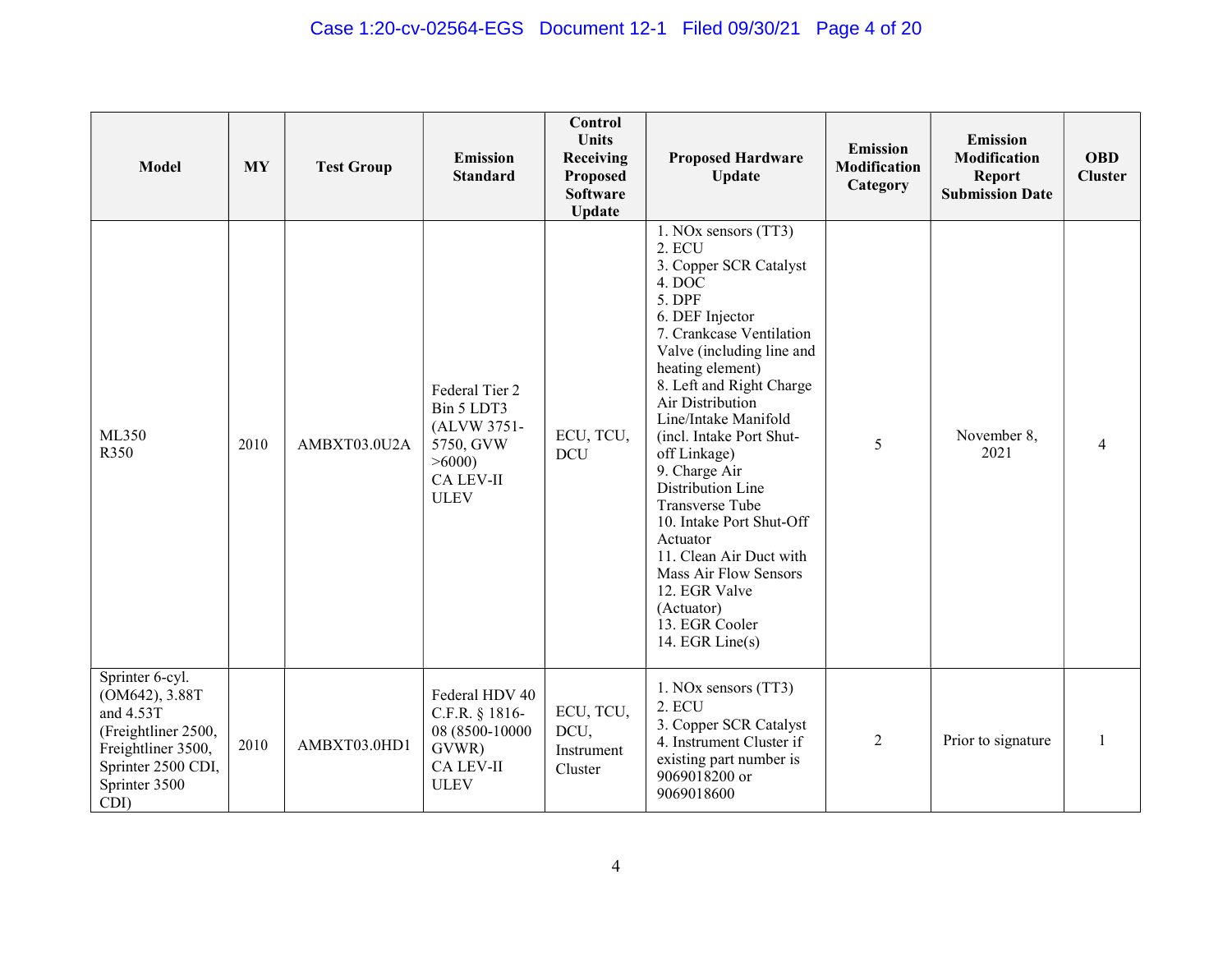| <b>Model</b>                                                                   | <b>MY</b> | <b>Test Group</b> | <b>Emission</b><br><b>Standard</b>                                                               | Control<br><b>Units</b><br>Receiving<br>Proposed<br><b>Software</b><br><b>Update</b> | <b>Proposed Hardware</b><br><b>Update</b>                                                                                                                                                                                                                                                                                                                                                                                                                                                                                                           | <b>Emission</b><br><b>Modification</b><br>Category | <b>Emission</b><br>Modification<br><b>Report</b><br><b>Submission Date</b> | <b>OBD</b><br><b>Cluster</b> |
|--------------------------------------------------------------------------------|-----------|-------------------|--------------------------------------------------------------------------------------------------|--------------------------------------------------------------------------------------|-----------------------------------------------------------------------------------------------------------------------------------------------------------------------------------------------------------------------------------------------------------------------------------------------------------------------------------------------------------------------------------------------------------------------------------------------------------------------------------------------------------------------------------------------------|----------------------------------------------------|----------------------------------------------------------------------------|------------------------------|
| Sprinter 6-cyl.<br>(OM642), 5T<br>(Freightliner 3500,<br>Sprinter 3500<br>CDI) | 2010      | AMBXT03.0HD2      | Federal HDV 40<br>C.F.R. § 1816-<br>08<br>$(10001 - 14000)$<br>GVWR)<br>CA LEV-II<br><b>ULEV</b> | ECU, TCU,<br>DCU,<br>Instrument<br>Cluster                                           | 1. NOx sensors (TT3)<br>2. ECU<br>3. Copper SCR Catalyst<br>4. Instrument Cluster if<br>existing part number is<br>9069018200 or<br>9069018600                                                                                                                                                                                                                                                                                                                                                                                                      | $\overline{2}$                                     | Prior to signature                                                         |                              |
| E350                                                                           | 2011      | BMBXV03.0U2B      | Federal Tier 2<br>Bin 5 LDV<br><b>CA LEV-II</b><br><b>ULEV</b>                                   | ECU, TCU,<br><b>DCU</b>                                                              | 1. NOx sensors (TT3)<br>2. ECU<br>3. Copper SCR Catalyst<br>4. DOC<br>5. DPF<br>6. Conversion of Lambda<br>sensor to plug<br>7. Crankcase Ventilation<br>Valve (including line and<br>heating element)<br>8. Left and Right Charge<br>Air Distribution<br>Line/Intake Manifold<br>(incl. Intake Port Shut-<br>off Linkage)<br>9. Charge Air<br>Distribution Line<br>Transverse Tube<br>10. Intake Port Shut-Off<br>Actuator<br>11. Clean Air Duct with<br>Mass Air Flow Sensors<br>12. EGR Valve<br>(Actuator)<br>13. EGR Cooler<br>14. EGR Line(s) | $\,8\,$                                            | January 31, 2022                                                           | 4                            |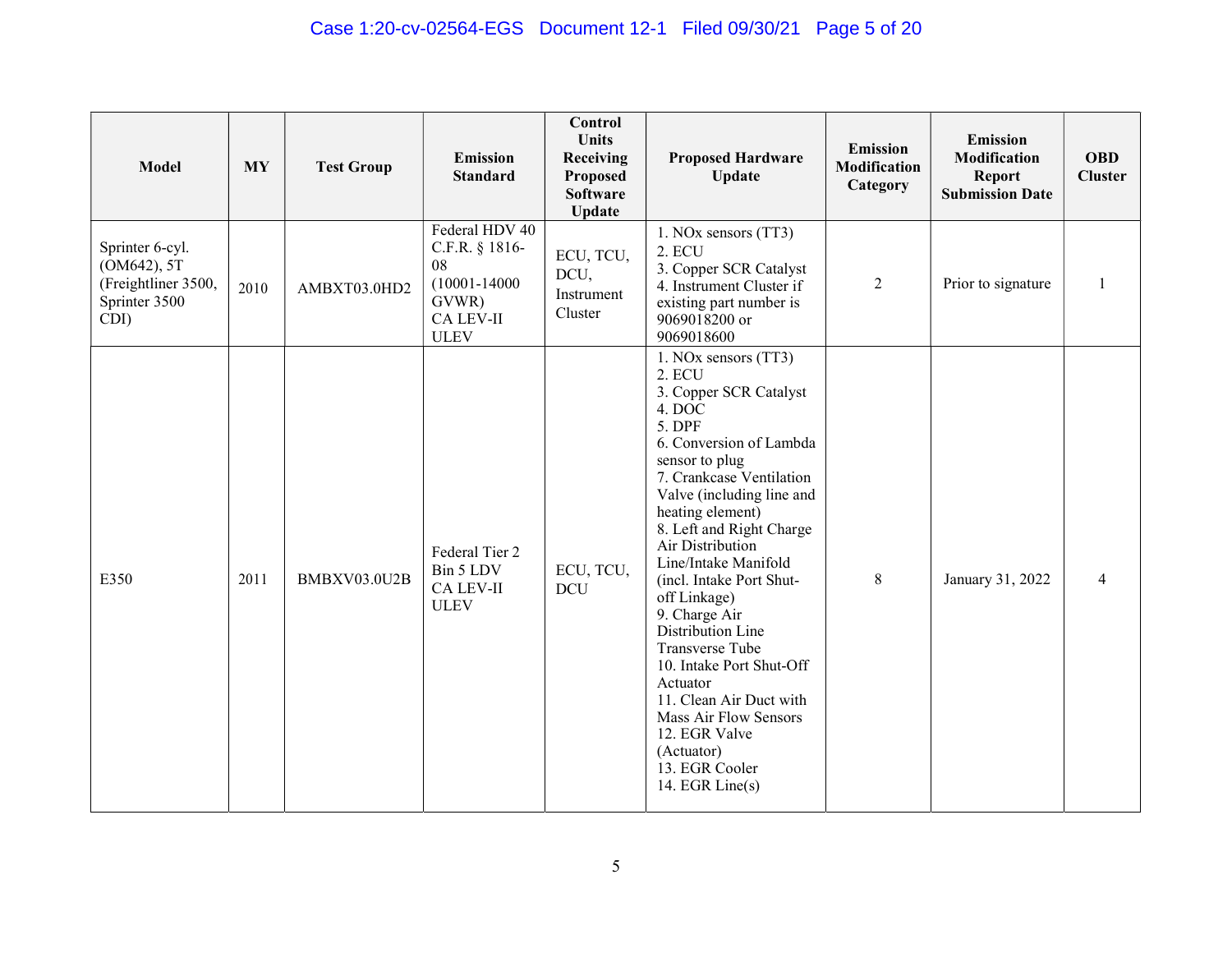## Case 1:20-cv-02564-EGS Document 12-1 Filed 09/30/21 Page 6 of 20

| <b>Model</b> | <b>MY</b> | <b>Test Group</b> | <b>Emission</b><br><b>Standard</b>                                                             | Control<br><b>Units</b><br><b>Receiving</b><br><b>Proposed</b><br><b>Software</b><br><b>Update</b> | <b>Proposed Hardware</b><br><b>Update</b>                                                                                                                                                                                                                                                                                                                                                                                                                                                                                    | <b>Emission</b><br><b>Modification</b><br>Category | <b>Emission</b><br><b>Modification</b><br><b>Report</b><br><b>Submission Date</b> | <b>OBD</b><br><b>Cluster</b> |
|--------------|-----------|-------------------|------------------------------------------------------------------------------------------------|----------------------------------------------------------------------------------------------------|------------------------------------------------------------------------------------------------------------------------------------------------------------------------------------------------------------------------------------------------------------------------------------------------------------------------------------------------------------------------------------------------------------------------------------------------------------------------------------------------------------------------------|----------------------------------------------------|-----------------------------------------------------------------------------------|------------------------------|
| GL350 4MATIC | 2011      | BMBXT03.0U2B      | Federal Tier 2<br>Bin 5 LDT4<br>(ALVW > 5750,<br>GVW > 6000<br><b>CA LEV-II</b><br><b>ULEV</b> | ECU, TCU,<br><b>DCU</b>                                                                            | 1. NOx sensors (TT3)<br>2. ECU<br>3. Copper SCR Catalyst<br>4. DOC<br>5. DPF<br>6. DEF Injector<br>7. Crankcase Ventilation<br>Valve (including line and<br>heating element)<br>8. Left and Right Charge<br>Air Distribution<br>Line/Intake Manifold<br>(incl. Intake Port Shut-<br>off Linkage)<br>9. Charge Air<br>Distribution Line<br>Transverse Tube<br>10. Intake Port Shut-Off<br>Actuator<br>11. Clean Air Duct with<br>Mass Air Flow Sensors<br>12. EGR Valve<br>(Actuator)<br>13. EGR Cooler<br>14. EGR Line $(s)$ | 5                                                  | November 8,<br>2021                                                               | 4                            |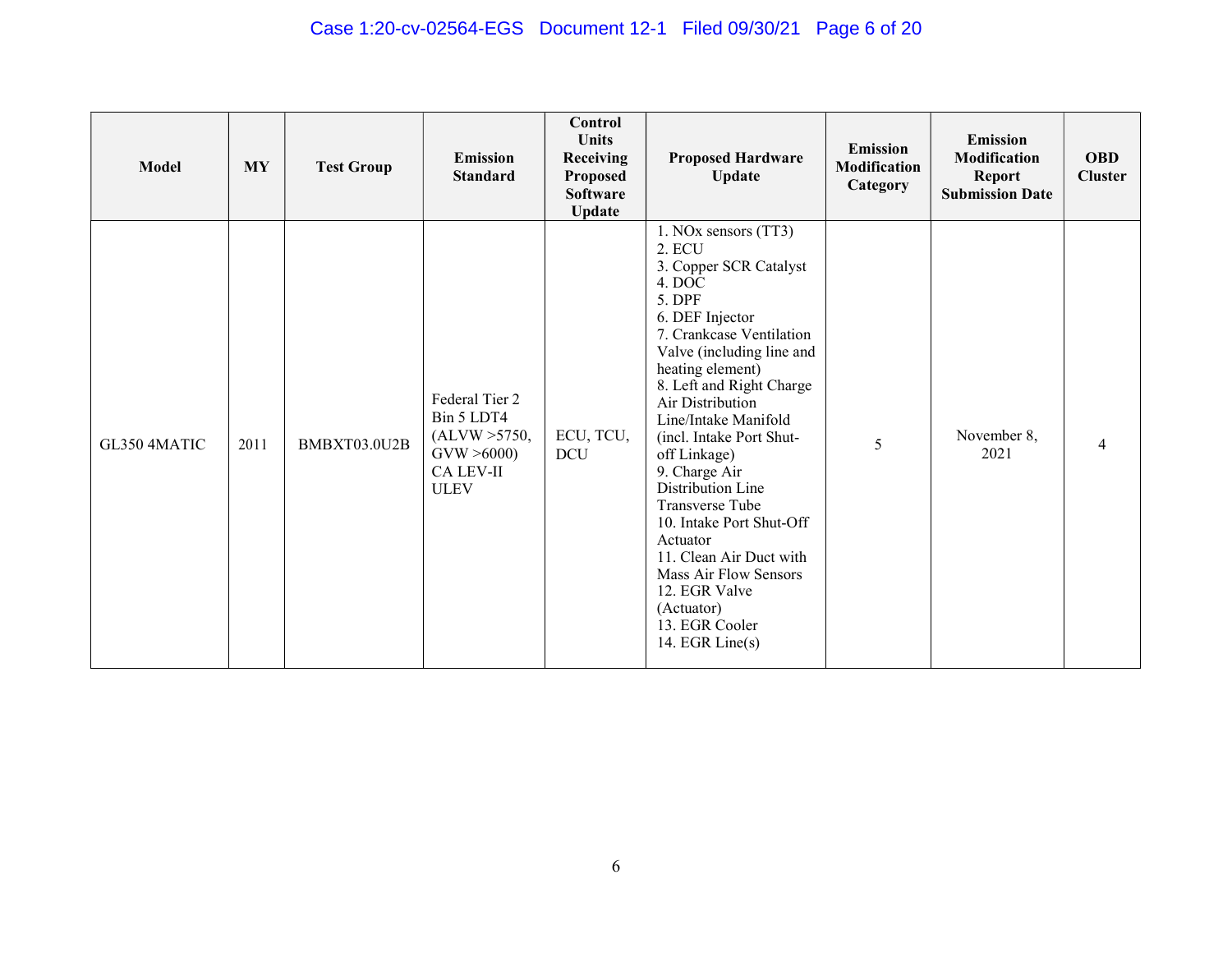## Case 1:20-cv-02564-EGS Document 12-1 Filed 09/30/21 Page 7 of 20

| <b>Model</b>                                                                                                                           | <b>MY</b> | <b>Test Group</b> | <b>Emission</b><br><b>Standard</b>                                                                   | Control<br><b>Units</b><br>Receiving<br><b>Proposed</b><br><b>Software</b><br><b>Update</b> | <b>Proposed Hardware</b><br><b>Update</b>                                                                                                                                                                                                                                                                                                                                                                                                                                                                                   | <b>Emission</b><br><b>Modification</b><br>Category | <b>Emission</b><br>Modification<br><b>Report</b><br><b>Submission Date</b> | <b>OBD</b><br><b>Cluster</b> |
|----------------------------------------------------------------------------------------------------------------------------------------|-----------|-------------------|------------------------------------------------------------------------------------------------------|---------------------------------------------------------------------------------------------|-----------------------------------------------------------------------------------------------------------------------------------------------------------------------------------------------------------------------------------------------------------------------------------------------------------------------------------------------------------------------------------------------------------------------------------------------------------------------------------------------------------------------------|----------------------------------------------------|----------------------------------------------------------------------------|------------------------------|
| ML350 4MATIC<br>R350 4MATIC                                                                                                            | 2011      | BMBXT03.0U2A      | Federal Tier 2<br>Bin 5 LDT3<br>(ALVW 3751-<br>5750, GVW<br>>6000<br><b>CA LEV-II</b><br><b>ULEV</b> | ECU, TCU,<br><b>DCU</b>                                                                     | 1. NOx sensors (TT3)<br>2. ECU<br>3. Copper SCR Catalyst<br>4. DOC<br>5. DPF<br>6. DEF Injector<br>7. Crankcase Ventilation<br>Valve (including line and<br>heating element)<br>8. Left and Right Charge<br>Air Distribution<br>Line/Intake Manifold<br>(incl. Intake Port Shut-<br>off Linkage)<br>9. Charge Air<br>Distribution Line<br>Transverse Tube<br>10. Intake Port Shut-Off<br>Actuator<br>11. Clean Air Duct with<br>Mass Air Flow Sensors<br>12. EGR Valve<br>(Actuator)<br>13. EGR Cooler<br>14. EGR $Line(s)$ | 5                                                  | November 8,<br>2021                                                        | 4                            |
| Sprinter 6-cyl.<br>(OM642), 3.88T<br>and 4.53T<br>(Freightliner 2500,<br>Freightliner 3500,<br>Sprinter 2500 CDI,<br>Sprinter 3500 CDI | 2011      | BMBXT03.0HD1      | Federal HDV 40<br>C.F.R. § 1816-<br>08 (8500-10000<br>GVWR)<br>CA LEV-II<br><b>ULEV</b>              | ECU, TCU,<br>DCU,<br>Instrument<br>Cluster                                                  | 1. NOx sensors (TT3)<br>2. ECU<br>3. Copper SCR Catalyst<br>4. Instrument Cluster if<br>existing part number is<br>9069018200 or<br>9069018600                                                                                                                                                                                                                                                                                                                                                                              | $\overline{2}$                                     | Prior to signature                                                         |                              |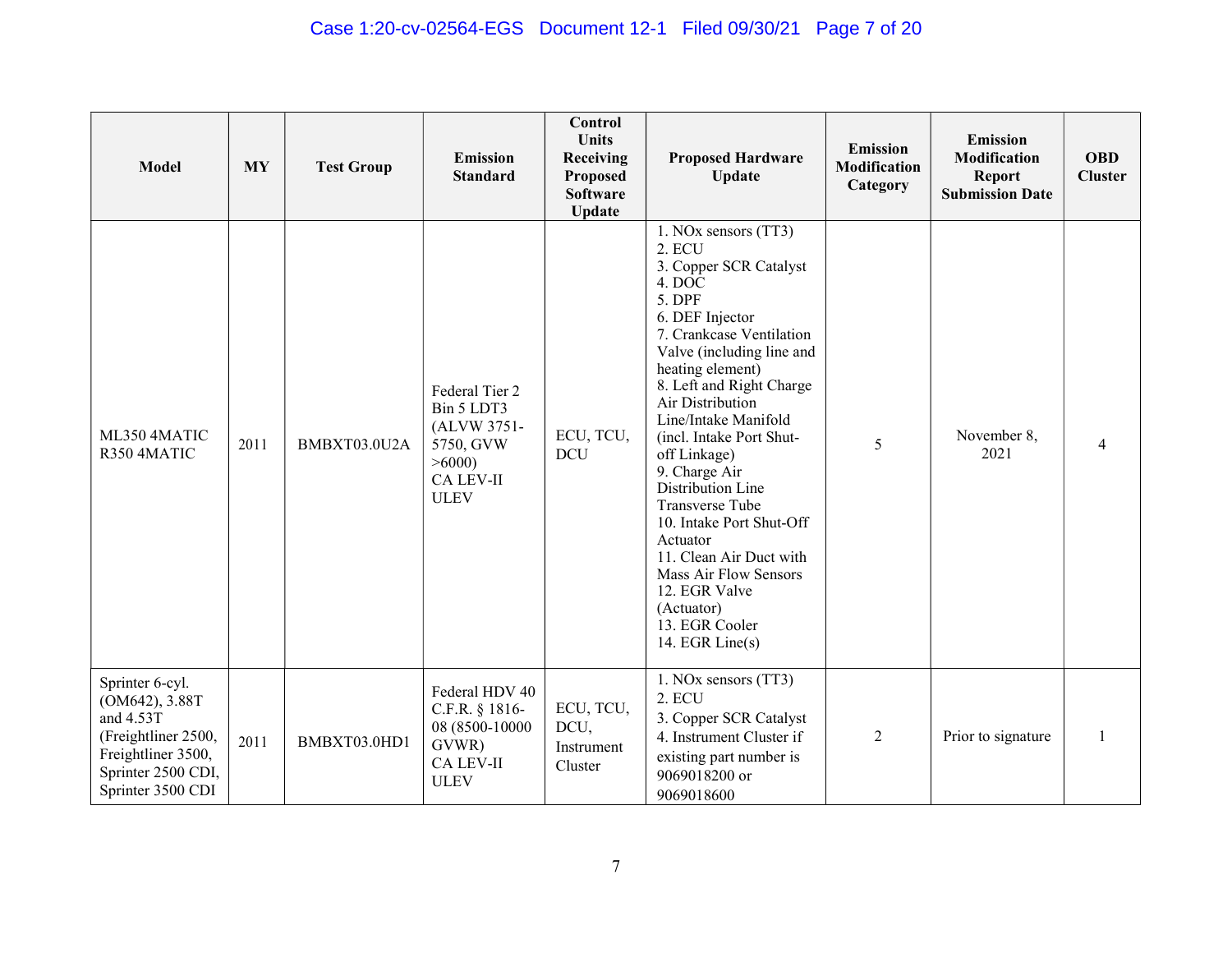| <b>Model</b>                                                                   | <b>MY</b> | <b>Test Group</b> | <b>Emission</b><br><b>Standard</b>                                                               | Control<br><b>Units</b><br>Receiving<br>Proposed<br><b>Software</b><br><b>Update</b> | <b>Proposed Hardware</b><br><b>Update</b>                                                                                                                                                                                                                                                                                                                                                                                                                                                                                                           | <b>Emission</b><br>Modification<br>Category | <b>Emission</b><br>Modification<br><b>Report</b><br><b>Submission Date</b> | <b>OBD</b><br><b>Cluster</b> |
|--------------------------------------------------------------------------------|-----------|-------------------|--------------------------------------------------------------------------------------------------|--------------------------------------------------------------------------------------|-----------------------------------------------------------------------------------------------------------------------------------------------------------------------------------------------------------------------------------------------------------------------------------------------------------------------------------------------------------------------------------------------------------------------------------------------------------------------------------------------------------------------------------------------------|---------------------------------------------|----------------------------------------------------------------------------|------------------------------|
| Sprinter 6-cyl.<br>(OM642), 5T<br>(Freightliner 3500,<br>Sprinter 3500<br>CDI) | 2011      | BMBXT03.0HD2      | Federal HDV 40<br>C.F.R. § 1816-<br>08 (10001-<br>14000 GVWR)<br><b>CA LEV-II</b><br><b>ULEV</b> | ECU, TCU,<br>DCU,<br>Instrument<br>Cluster                                           | 1. NOx sensors (TT3)<br>2. ECU<br>3. Copper SCR Catalyst<br>4. Instrument Cluster if<br>existing part number is<br>9069018200 or<br>9069018600                                                                                                                                                                                                                                                                                                                                                                                                      | 2                                           | Prior to signature                                                         |                              |
| E350 BLUETEC                                                                   | 2012      | CMBXV03.0U2B      | Federal Tier 2<br>Bin 5 LDV<br><b>CA LEV-II</b><br><b>ULEV</b>                                   | ECU, TCU,<br><b>DCU</b>                                                              | 1. NOx sensors (TT3)<br>2. ECU<br>3. Copper SCR Catalyst<br>4. DOC<br>5. DPF<br>6. Conversion of Lambda<br>sensor to plug<br>7. Crankcase Ventilation<br>Valve (including line and<br>heating element)<br>8. Left and Right Charge<br>Air Distribution<br>Line/Intake Manifold<br>(incl. Intake Port Shut-<br>off Linkage)<br>9. Charge Air<br>Distribution Line<br>Transverse Tube<br>10. Intake Port Shut-Off<br>Actuator<br>11. Clean Air Duct with<br>Mass Air Flow Sensors<br>12. EGR Valve<br>(Actuator)<br>13. EGR Cooler<br>14. EGR Line(s) | 8                                           | January 31, 2022                                                           |                              |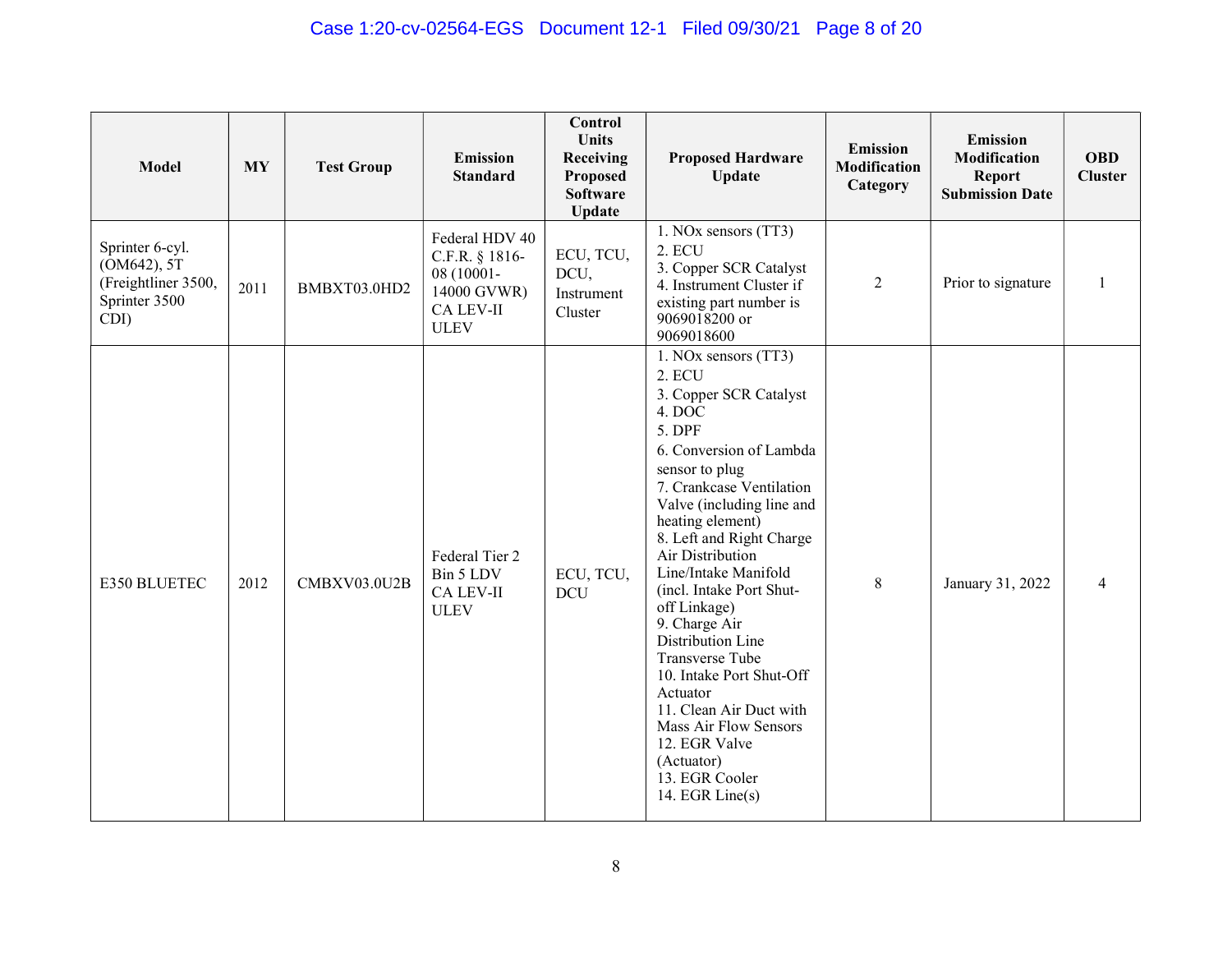## Case 1:20-cv-02564-EGS Document 12-1 Filed 09/30/21 Page 9 of 20

| Model                                                    | <b>MY</b> | <b>Test Group</b> | <b>Emission</b><br><b>Standard</b>                                                             | Control<br><b>Units</b><br>Receiving<br>Proposed<br><b>Software</b><br><b>Update</b> | <b>Proposed Hardware</b><br><b>Update</b>                                                                                                                                                                                                                                                                                                                                                                                                                                                                                 | <b>Emission</b><br><b>Modification</b><br>Category | <b>Emission</b><br><b>Modification</b><br><b>Report</b><br><b>Submission Date</b> | <b>OBD</b><br><b>Cluster</b> |
|----------------------------------------------------------|-----------|-------------------|------------------------------------------------------------------------------------------------|--------------------------------------------------------------------------------------|---------------------------------------------------------------------------------------------------------------------------------------------------------------------------------------------------------------------------------------------------------------------------------------------------------------------------------------------------------------------------------------------------------------------------------------------------------------------------------------------------------------------------|----------------------------------------------------|-----------------------------------------------------------------------------------|------------------------------|
| <b>GL350 BLUETEC</b><br>4MATIC<br>R350 BLUETEC<br>4MATIC | 2012      | CMBXT03.0U2B      | Federal Tier 2<br>Bin 5 LDT4<br>(ALVW > 5750,<br>GVW > 6000<br><b>CA LEV-II</b><br><b>ULEV</b> | ECU, TCU,<br><b>DCU</b>                                                              | 1. NOx sensors (TT3)<br>2. ECU<br>3. Copper SCR Catalyst<br>4. DOC<br>5. DPF<br>6. DEF Injector<br>7. Crankcase Ventilation<br>Valve (including line and<br>heating element)<br>8. Left and Right Charge<br>Air Distribution<br>Line/Intake Manifold<br>(incl. Intake Port Shut-<br>off Linkage)<br>9. Charge Air<br>Distribution Line<br>Transverse Tube<br>10. Intake Port Shut-Off<br>Actuator<br>11. Clean Air Duct with<br>Mass Air Flow Sensors<br>12. EGR Valve<br>(Actuator)<br>13. EGR Cooler<br>14. EGR Line(s) | 5                                                  | November 8,<br>2021                                                               | $\overline{4}$               |
| ML350 4MATIC                                             | 2012      | CMBXT03.0U2A      | Federal Tier 2<br>Bin 5 LDT4<br>(ALVW > 5750,<br>GVW > 6000<br><b>CA LEV-II</b><br><b>ULEV</b> | ECU, TCU,<br><b>DCU</b>                                                              | 1. NOx sensors (TT3)<br>2. Copper SCR Catalyst<br>3. DOC<br>4. DPF<br>5. Coolant thermostat                                                                                                                                                                                                                                                                                                                                                                                                                               | $\overline{4}$                                     | September 28,<br>2020                                                             | $\mathfrak{Z}$               |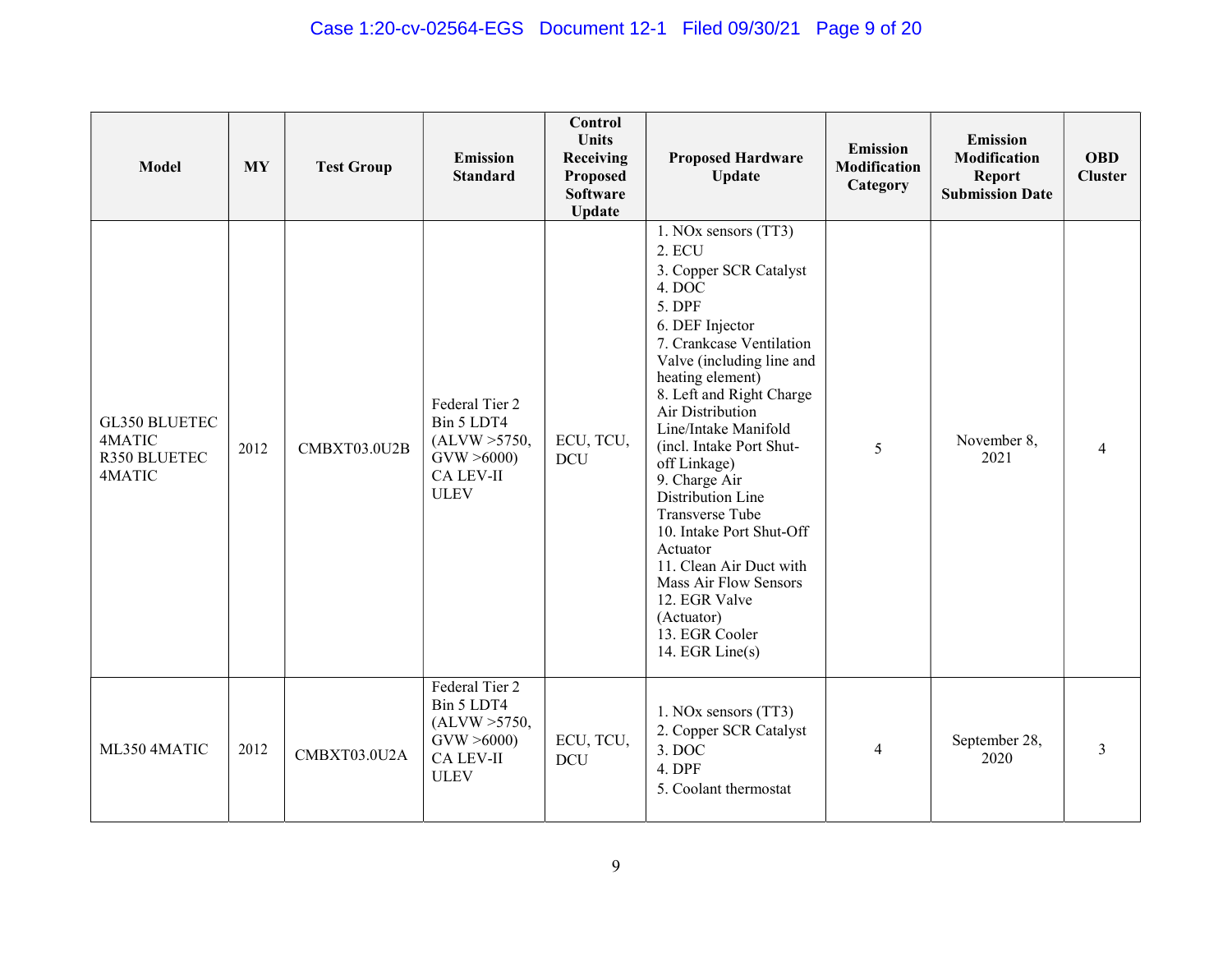| <b>Model</b>                                                                                                                           | <b>MY</b> | <b>Test Group</b> | <b>Emission</b><br><b>Standard</b>                                                               | Control<br><b>Units</b><br><b>Receiving</b><br><b>Proposed</b><br><b>Software</b><br><b>Update</b> | <b>Proposed Hardware</b><br><b>Update</b>                                                                                                      | <b>Emission</b><br><b>Modification</b><br>Category | <b>Emission</b><br><b>Modification</b><br><b>Report</b><br><b>Submission Date</b> | <b>OBD</b><br><b>Cluster</b> |
|----------------------------------------------------------------------------------------------------------------------------------------|-----------|-------------------|--------------------------------------------------------------------------------------------------|----------------------------------------------------------------------------------------------------|------------------------------------------------------------------------------------------------------------------------------------------------|----------------------------------------------------|-----------------------------------------------------------------------------------|------------------------------|
| S350 4MATIC                                                                                                                            | 2012      | CMBXV03.0U2A      | Federal Tier 2<br>Bin 5 LDV<br><b>CA LEV-II</b><br><b>ULEV</b>                                   | ECU, TCU,<br><b>DCU</b>                                                                            | 1. NOx sensors (TT3)<br>2. Copper SCR Catalyst<br>$3.$ DOC<br>4. DPF<br>5. Conversion of Lambda<br>sensor to plug<br>6. Coolant thermostat     | 6                                                  | October 4, 2021                                                                   | 3                            |
| Sprinter 6-cyl.<br>(OM642), 3.88T<br>and 4.53T<br>(Freightliner 2500,<br>Freightliner 3500,<br>Sprinter 2500 CDI,<br>Sprinter 3500 CDI | 2012      | CMBXT03.0HD1      | Federal HDV 40<br>C.F.R. § 1816-<br>08 (8500-10000<br>GVWR)<br><b>CA LEV-II</b><br><b>ULEV</b>   | ECU, TCU,<br>DCU,<br>Instrument<br>Cluster                                                         | 1. NOx sensors (TT3)<br>2. ECU<br>3. Copper SCR Catalyst<br>4. Instrument Cluster if<br>existing part number is<br>9069018200 or<br>9069018600 | 2                                                  | Prior to signature                                                                |                              |
| Sprinter 6-cyl.<br>(OM642), 5T,<br>(Freightliner 3500,<br>Sprinter 3500<br>CDI)                                                        | 2012      | CMBXT03.0HD2      | Federal HDV 40<br>C.F.R. § 1816-<br>08 (10001-<br>14000 GVWR)<br><b>CA LEV-II</b><br><b>ULEV</b> | ECU, TCU,<br>DCU,<br>Instrument<br>Cluster                                                         | 1. NOx sensors (TT3)<br>2. ECU<br>3. Copper SCR Catalyst<br>4. Instrument Cluster if<br>existing part number is<br>9069018200 or<br>9069018600 | $\overline{2}$                                     | Prior to signature                                                                |                              |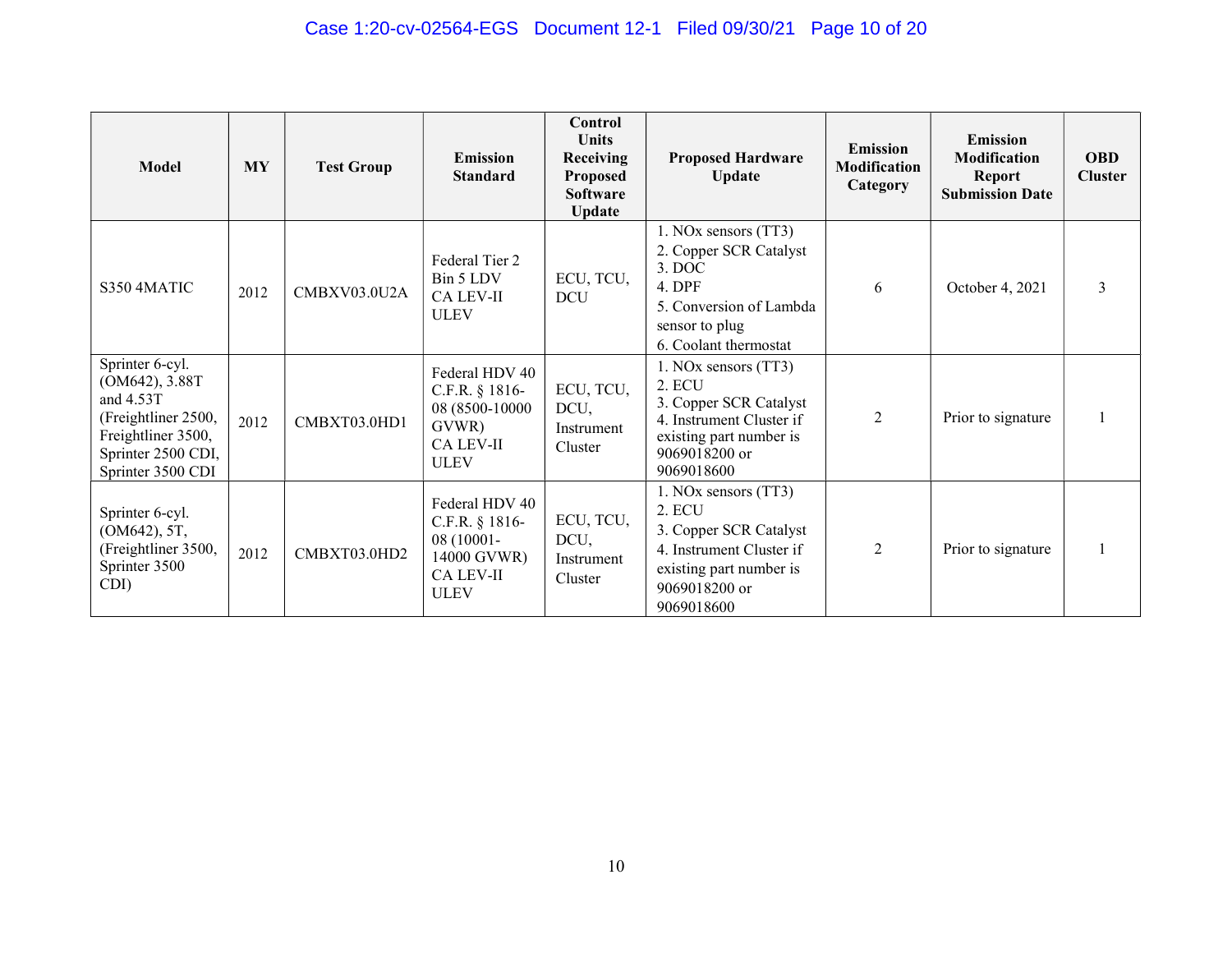## Case 1:20-cv-02564-EGS Document 12-1 Filed 09/30/21 Page 11 of 20

| <b>Model</b>                                       | <b>MY</b> | <b>Test Group</b> | <b>Emission</b><br><b>Standard</b>                                                      | Control<br><b>Units</b><br>Receiving<br><b>Proposed</b><br><b>Software</b><br><b>Update</b> | <b>Proposed Hardware</b><br><b>Update</b>                                                                                                                                                                                                                                                                                                                                                                                                                                                                                                         | <b>Emission</b><br><b>Modification</b><br>Category | <b>Emission</b><br>Modification<br><b>Report</b><br><b>Submission Date</b> | <b>OBD</b><br><b>Cluster</b> |
|----------------------------------------------------|-----------|-------------------|-----------------------------------------------------------------------------------------|---------------------------------------------------------------------------------------------|---------------------------------------------------------------------------------------------------------------------------------------------------------------------------------------------------------------------------------------------------------------------------------------------------------------------------------------------------------------------------------------------------------------------------------------------------------------------------------------------------------------------------------------------------|----------------------------------------------------|----------------------------------------------------------------------------|------------------------------|
| E350                                               | 2013      | DMBXV03.0U2B      | Federal Tier 2<br>Bin 5 LDV<br>CA LEV-II<br><b>ULEV</b>                                 | ECU, TCU,<br><b>DCU</b>                                                                     | 1. NOx sensors (TT3)<br>2. Copper SCR Catalyst<br>$3.$ DOC<br>4. DPF<br>5. Conversion of Lambda<br>sensor to plug<br>6. Crankcase Ventilation<br>Valve (including line and<br>heating element)<br>7. Left and Right Charge<br>Air Distribution<br>Line/Intake Manifold<br>(incl. Intake Port Shut-<br>off Linkage)<br>8. Charge Air<br>Distribution Line<br><b>Transverse Tube</b><br>9. Intake Port Shut-Off<br>Actuator<br>10. Clean Air Duct with<br>Mass Air Flow Sensors<br>11. EGR Valve<br>(Actuator)<br>12. EGR Cooler<br>13. EGR Line(s) | 7                                                  | January 31, 2022                                                           | 4                            |
| GL350 BLUETEC<br>4MATIC<br>ML350 BLUETEC<br>4MATIC | 2013      | DMBXT03.0U2A      | Federal Tier 2<br>Bin 5 LDT4<br>(ALVW > 5750,<br>GVW > 6000<br>CA LEV-II<br><b>ULEV</b> | ECU, TCU,<br><b>DCU</b>                                                                     | 1. NOx sensors (TT3)<br>2. PM sensor<br>3. Copper SCR Catalyst<br>4. DOC<br>5. DPF<br>6. Coolant thermostat                                                                                                                                                                                                                                                                                                                                                                                                                                       | $\overline{4}$                                     | September 28,<br>2020                                                      | 3                            |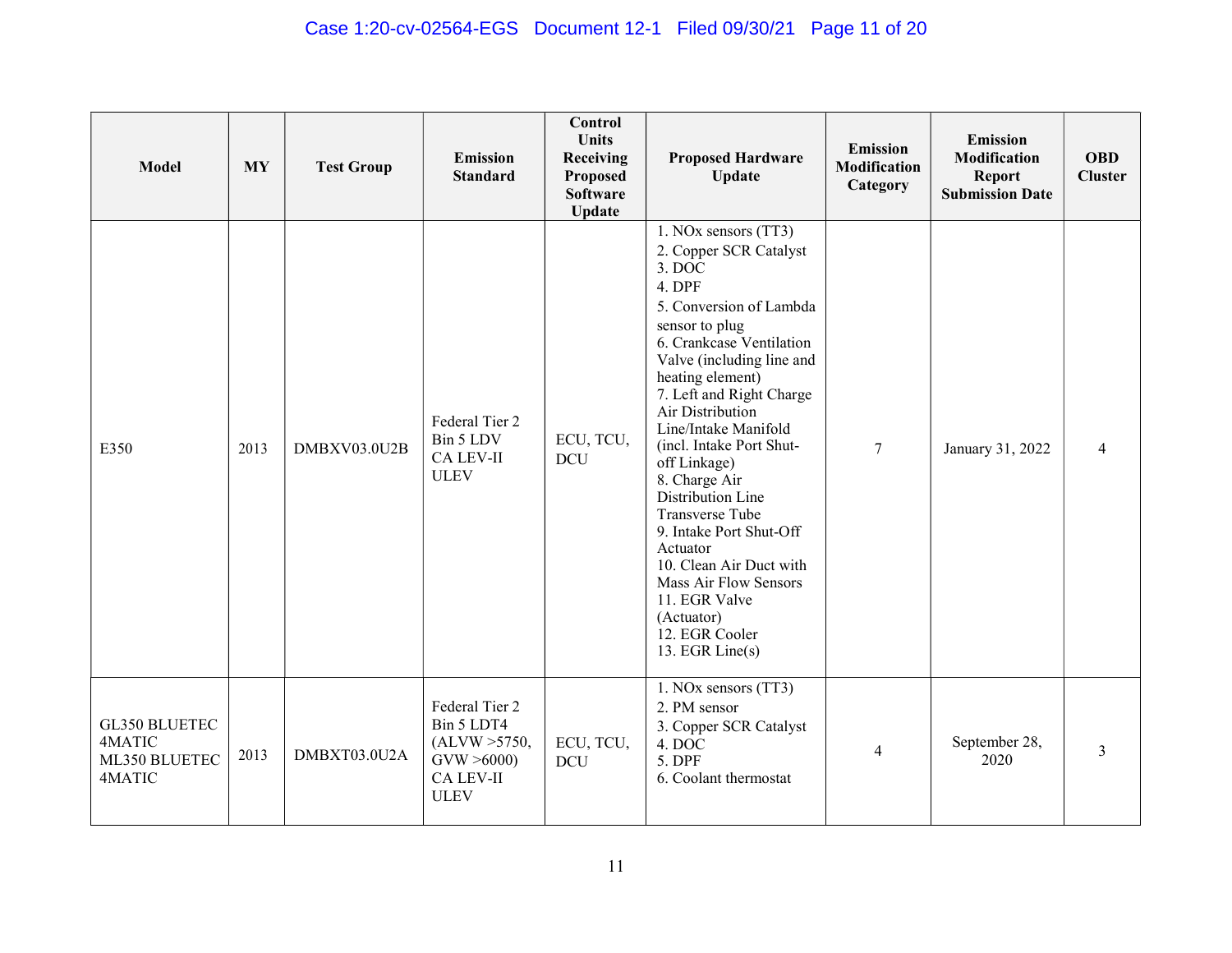| <b>Model</b>                                                                                                                               | <b>MY</b> | <b>Test Group</b> | <b>Emission</b><br><b>Standard</b>                                                             | Control<br><b>Units</b><br>Receiving<br>Proposed<br><b>Software</b><br><b>Update</b> | <b>Proposed Hardware</b><br><b>Update</b>                                                                                                  | <b>Emission</b><br><b>Modification</b><br>Category | <b>Emission</b><br>Modification<br><b>Report</b><br><b>Submission Date</b> | <b>OBD</b><br><b>Cluster</b> |
|--------------------------------------------------------------------------------------------------------------------------------------------|-----------|-------------------|------------------------------------------------------------------------------------------------|--------------------------------------------------------------------------------------|--------------------------------------------------------------------------------------------------------------------------------------------|----------------------------------------------------|----------------------------------------------------------------------------|------------------------------|
| GLK250 4MATIC<br>(OM651)                                                                                                                   | 2013      | DMBXT02.2U2A      | Federal Tier 2<br>Bin 5 LDT2<br>(LVW 3751-<br>5750,<br>GVW<6000)<br>CA LEV-II<br><b>ULEV</b>   | ECU, TCU,<br><b>DCU</b>                                                              | 1. NOx sensors (TT3)<br>2. PM sensor<br>3. Copper SCR catalyst<br>4. DOC<br>5. DPF<br>6. Conversion of Lambda<br>sensor to plug<br>7. HCU  | 9                                                  | Prior to signature                                                         | 5                            |
| GL350 BLUETEC<br>4MATIC<br>ML350 BLUETEC<br>4MATIC                                                                                         | 2013      | DMBXT03.0U2C      | Federal Tier 2<br>Bin 5 LDT4<br>(ALVW > 5750,<br>GVW > 6000<br><b>CA LEV-II</b><br><b>ULEV</b> | ECU, TCU,<br><b>DCU</b>                                                              | 1. NOx sensors (TT3)<br>2. PM sensor<br>3. Copper SCR Catalyst<br>4. DOC<br>5. DPF<br>6. Coolant thermostat                                | 4                                                  | September 28,<br>2020                                                      | 3                            |
| S350 4MATIC                                                                                                                                | 2013      | DMBXV03.0U2A      | Federal Tier 2<br>Bin 5 LDV<br><b>CA LEV-II</b><br><b>ULEV</b>                                 | ECU, TCU,<br><b>DCU</b>                                                              | 1. NOx sensors (TT3)<br>2. Copper SCR Catalyst<br>$3.$ DOC<br>4. DPF<br>5. Conversion of Lambda<br>sensor to plug<br>6. Coolant thermostat | 6                                                  | October 4, 2021                                                            | $\overline{3}$               |
| Sprinter 6-cyl.<br>(OM642), 3.88T<br>and 4.53T<br>(Freightliner 2500,<br>Freightliner 3500,<br>Sprinter 2500 CDI,<br>Sprinter 3500<br>CDI) | 2013      | DMBXT03.0HD1      | HDV1 (Federal<br>HD chassis<br>Class 2b GVW<br>8,501-10000)<br><b>CA LEV-II</b><br><b>ULEV</b> | ECU, TCU,<br>DCU,<br>Instrument<br>Cluster                                           | 1. NOx sensors (TT3)<br>2. Copper SCR Catalyst<br>3. Instrument Cluster if<br>existing part number is<br>9069018200 or<br>9069018600       | $\mathbf{1}$                                       | Prior to signature                                                         | 1                            |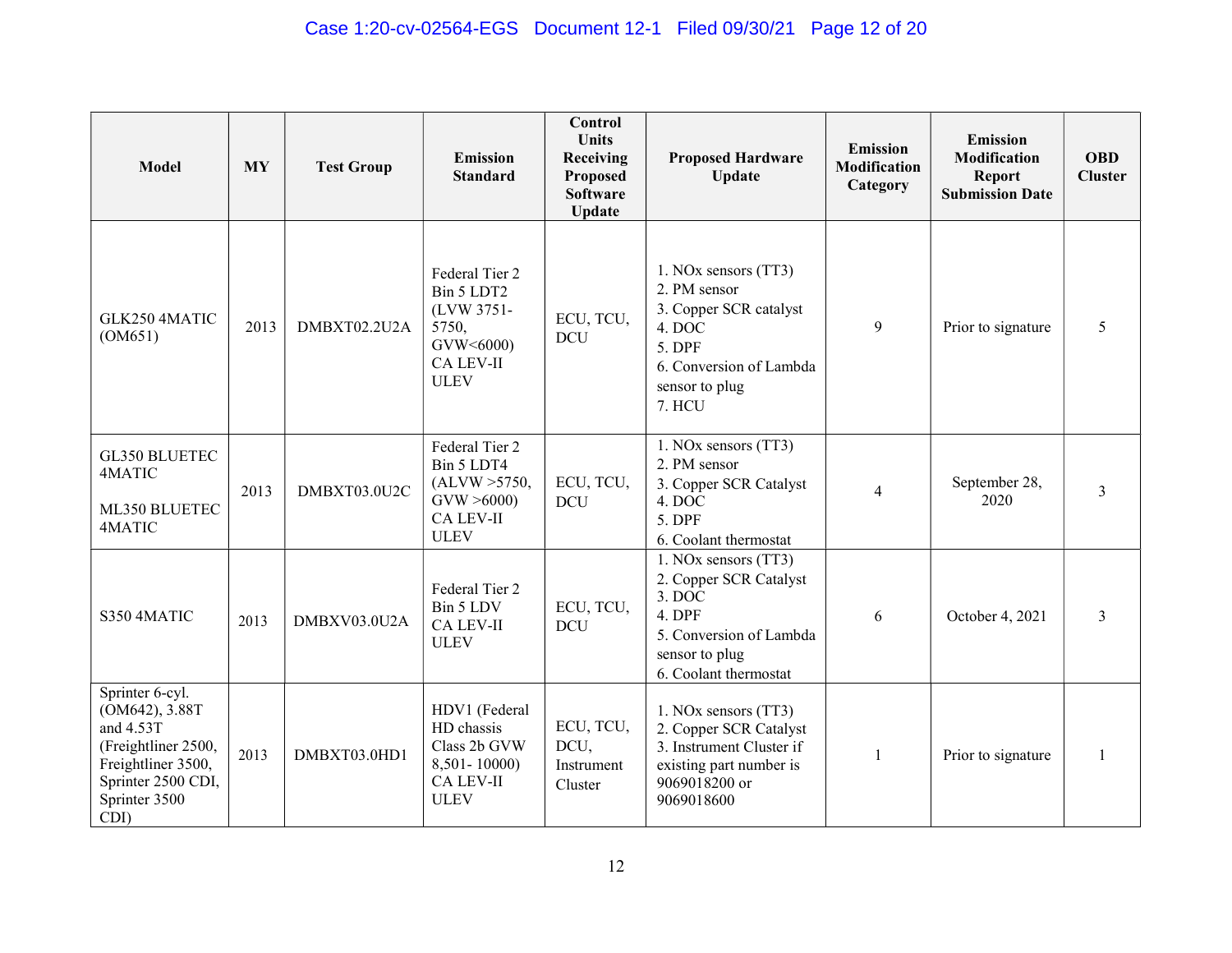| <b>Model</b>                                                                               | <b>MY</b> | <b>Test Group</b> | <b>Emission</b><br><b>Standard</b>                                                               | Control<br><b>Units</b><br>Receiving<br><b>Proposed</b><br><b>Software</b><br><b>Update</b> | <b>Proposed Hardware</b><br><b>Update</b>                                                                                                                | <b>Emission</b><br><b>Modification</b><br>Category | <b>Emission</b><br><b>Modification</b><br><b>Report</b><br><b>Submission Date</b> | <b>OBD</b><br><b>Cluster</b> |
|--------------------------------------------------------------------------------------------|-----------|-------------------|--------------------------------------------------------------------------------------------------|---------------------------------------------------------------------------------------------|----------------------------------------------------------------------------------------------------------------------------------------------------------|----------------------------------------------------|-----------------------------------------------------------------------------------|------------------------------|
| Sprinter 6-cyl.<br>(OM642), 5T<br>(Freightliner 3500,<br>Sprinter 3500<br>$\overline{CDI}$ | 2013      | DMBXT03.0HD2      | HDV2 (Federal<br>HD chassis<br>Class 3 GVW<br>$10001 - 14000$<br><b>CA LEV-II</b><br><b>ULEV</b> | ECU, TCU,<br>DCU,<br>Instrument<br>Cluster                                                  | 1. NOx sensors (TT3)<br>2. Copper SCR Catalyst<br>3. Instrument Cluster if<br>existing part number is<br>9069018200 or<br>9069018600                     | 1                                                  | Prior to signature                                                                |                              |
| E250 (OM651)<br>E250 4MATIC<br>(OM651)                                                     | 2014      | EMBXJ02.2U2A      | Federal Tier 2<br>Bin 5 LDV<br><b>CA LEV-II</b><br><b>ULEV</b>                                   | ECU, TCU,<br><b>DCU</b>                                                                     | 1. NOx sensors (TT3)<br>2. PM sensor<br>3. Copper SCR Catalyst<br>4. DOC<br>5. DPF<br>6. Conversion of Lambda<br>sensor to plug                          | 12                                                 | November 2,<br>2020                                                               | 5                            |
| GL350 4MATIC<br>ML350 4MATIC                                                               | 2014      | EMBXT03.0U2A      | Federal Tier 2<br>Bin 5 LDT4<br>(ALVW > 5750,<br>GVW > 6000<br><b>CA LEV-II</b><br><b>ULEV</b>   | ECU, TCU,<br><b>DCU</b>                                                                     | 1. NOx sensors (TT3)<br>2. PM sensor<br>3. Copper SCR Catalyst<br>4. DOC<br>5. DPF<br>6. Coolant thermostat if<br>existing part number is<br>A6422001915 | $\overline{4}$                                     | September 28,<br>2020                                                             | 3                            |
| GLK250 (OM651)                                                                             | 2014      | EMBXJ02.2U2A      | Federal Tier 2<br>Bin 5<br>LDV/LDT2<br><b>CA LEV-II</b><br><b>ULEV</b>                           | ECU, TCU,<br><b>DCU</b>                                                                     | 1. DOC<br>$2.$ DPF<br>3. Copper SCR catalyst<br>4. NOx sensors (TT3)<br>5. PM sensor<br>6. Conversion of Lambda<br>sensor to plug                        | 9                                                  | Prior to signature                                                                | 5                            |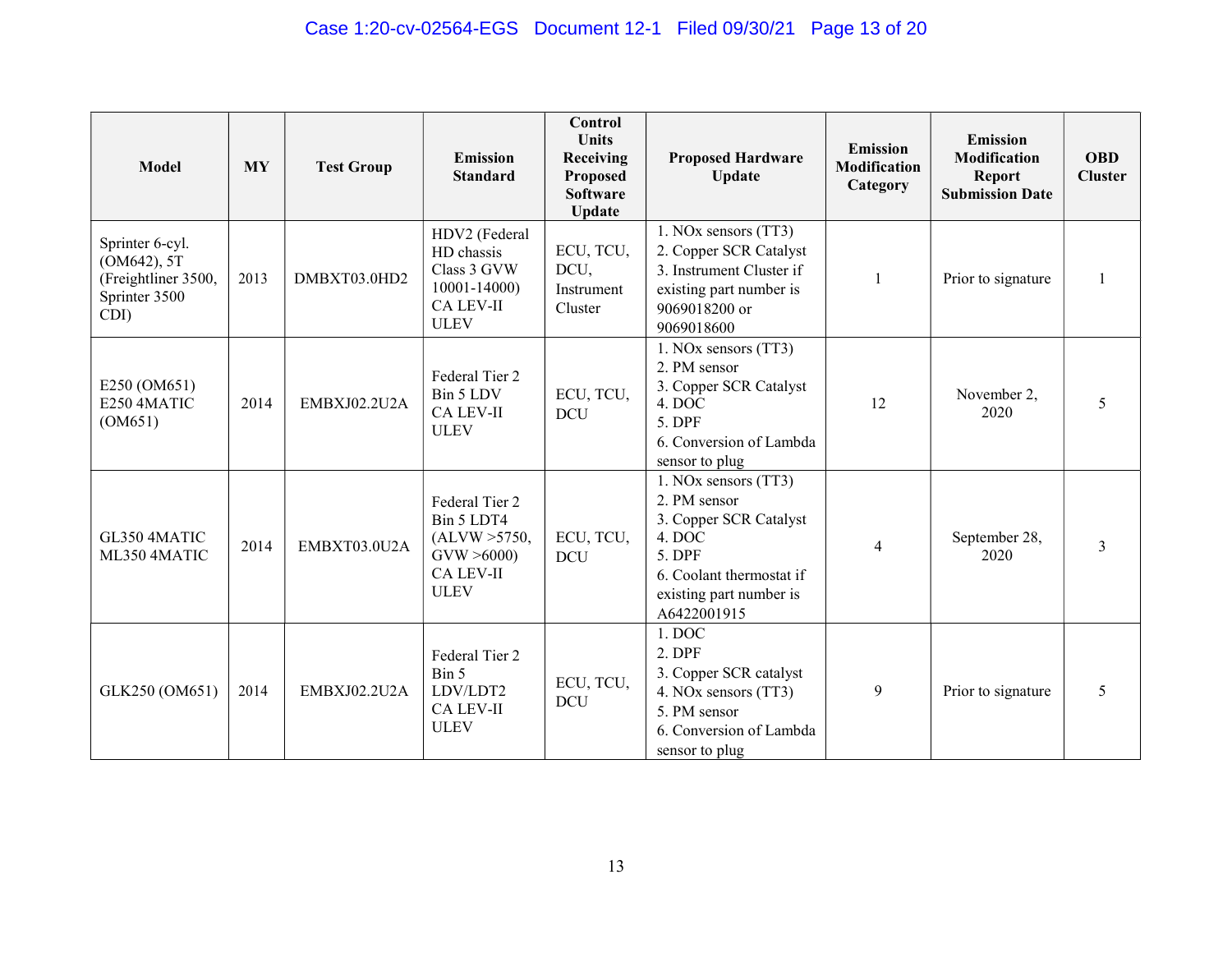| <b>Model</b>                                                                                                                               | <b>MY</b> | <b>Test Group</b> | <b>Emission</b><br><b>Standard</b>                                                                   | <b>Control</b><br>Units<br>Receiving<br>Proposed<br><b>Software</b><br><b>Update</b> | <b>Proposed Hardware</b><br><b>Update</b>                                                                                            | <b>Emission</b><br><b>Modification</b><br>Category | <b>Emission</b><br><b>Modification</b><br><b>Report</b><br><b>Submission Date</b>                               | <b>OBD</b><br><b>Cluster</b> |
|--------------------------------------------------------------------------------------------------------------------------------------------|-----------|-------------------|------------------------------------------------------------------------------------------------------|--------------------------------------------------------------------------------------|--------------------------------------------------------------------------------------------------------------------------------------|----------------------------------------------------|-----------------------------------------------------------------------------------------------------------------|------------------------------|
| Sprinter 4-cyl.<br>(OM651), 3.88T<br>and 4.53T<br>(Freightliner 2500,<br>Freightliner 3500,<br>Sprinter 2500 CDI,<br>Sprinter 3500<br>CDI) | 2014      | EMBXT02.2HD1      | HDV1 (Federal<br>HD chassis<br>Class 2b GVW<br>8501-10000)<br><b>CA LEV-III</b><br><b>ULEV250</b>    | ECU, TCU,<br>DCU,<br>Instrument<br>Cluster                                           | NO <sub>x</sub> sensors (TT3)                                                                                                        | 3                                                  | Within 30 Days of<br>approval of the<br>MY2020 4-cyl.<br>Sprinter, but no<br>later than<br>December 21,<br>2020 | 2                            |
| Sprinter 4-cyl.<br>(OM651), 5T<br>(Freightliner 3500,<br>Sprinter 3500<br>CDI)                                                             | 2014      | EMBXT02.2HD2      | HDV2 (Federal<br>HD chassis<br>Class 3 GVW<br>$10001 - 14000$<br><b>CA LEV-III</b><br><b>ULEV400</b> | ECU, TCU,<br>DCU,<br>Instrument<br>Cluster                                           | NO <sub>x</sub> sensors (TT3)                                                                                                        | 3                                                  | Within 30 Days of<br>approval of the<br>MY2020 4-cyl.<br>Sprinter, but no<br>later than<br>December 21,<br>2020 | 2                            |
| Sprinter 6-cyl.<br>(OM642), 3.88T<br>and 4.53T<br>(Freightliner 2500,<br>Freightliner 3500,<br>Sprinter 2500 CDI,<br>Sprinter 3500<br>CDI) | 2014      | EMBXT03.0HD1      | HDV1 (Federal<br>HD chassis<br>Class 2b GVW<br>8501-10000)<br><b>CA LEV-II</b><br><b>ULEV</b>        | ECU, TCU,<br>DCU,<br>Instrument<br>Cluster                                           | 1. NOx sensors (TT3)<br>2. Copper SCR Catalyst<br>3. Instrument Cluster if<br>existing part number is<br>9069018200 or<br>9069018600 |                                                    | Prior to signature                                                                                              |                              |
| Sprinter 6-cyl.<br>(OM642), 5T<br>(Freightliner 3500,<br>Sprinter 3500<br>CDI)                                                             | 2014      | EMBXT03.0HD2      | HDV2 (Federal<br>HD chassis<br>Class 3 GVW<br>$10001 - 14000$<br><b>CA LEV-II</b><br><b>ULEV</b>     | ECU, TCU,<br>DCU,<br>Instrument<br>Cluster                                           | 1. NOx sensors (TT3)<br>2. Copper SCR Catalyst<br>3. Instrument Cluster if<br>existing part number is<br>9069018200 or<br>9069018600 | 1                                                  | Prior to signature                                                                                              |                              |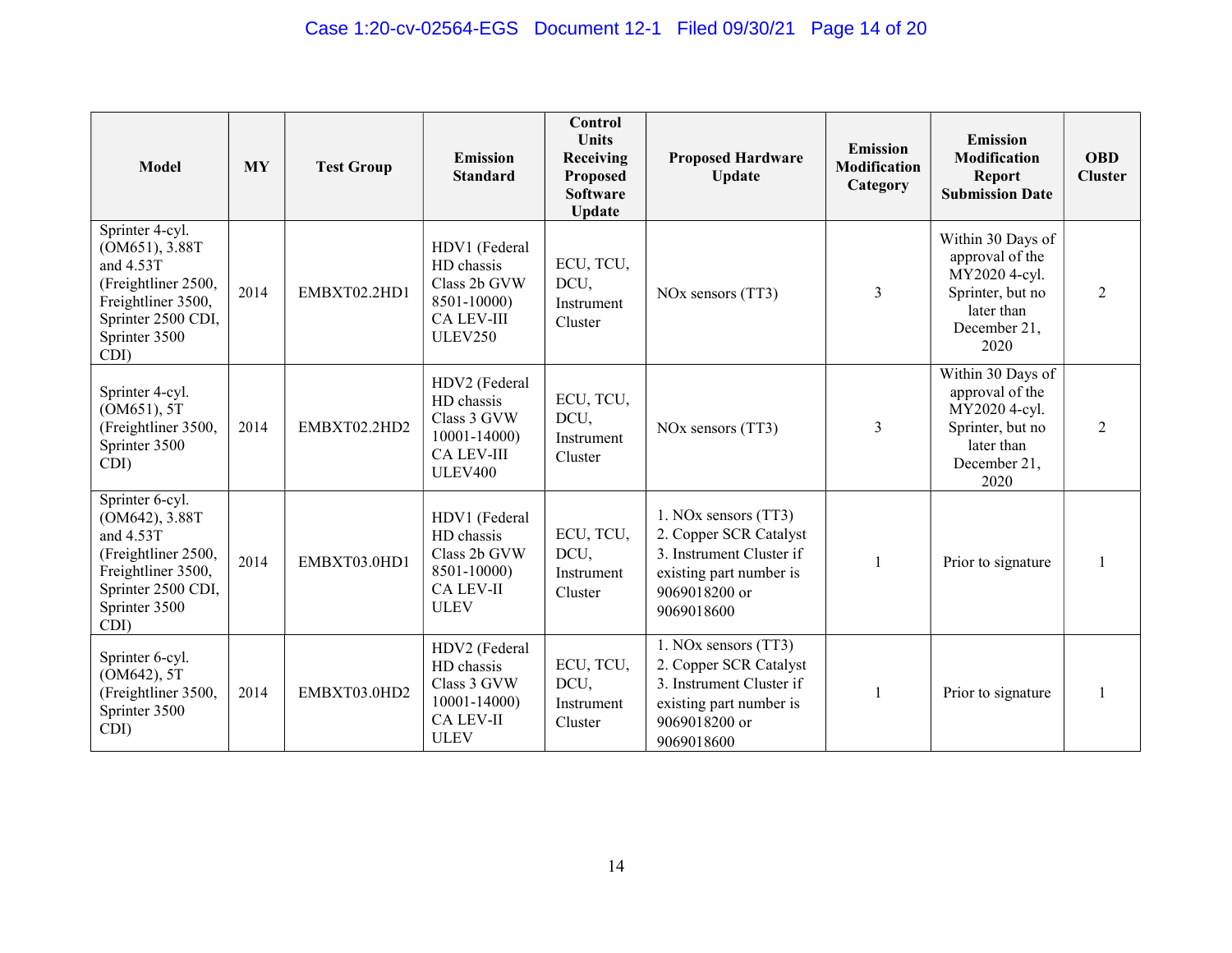| <b>Model</b>                           | <b>MY</b> | <b>Test Group</b>   | <b>Emission</b><br><b>Standard</b>                                                                   | Control<br><b>Units</b><br>Receiving<br>Proposed<br><b>Software</b><br><b>Update</b> | <b>Proposed Hardware</b><br>Update                                                                                                                       | <b>Emission</b><br><b>Modification</b><br>Category | <b>Emission</b><br>Modification<br><b>Report</b><br><b>Submission Date</b> | <b>OBD</b><br><b>Cluster</b> |
|----------------------------------------|-----------|---------------------|------------------------------------------------------------------------------------------------------|--------------------------------------------------------------------------------------|----------------------------------------------------------------------------------------------------------------------------------------------------------|----------------------------------------------------|----------------------------------------------------------------------------|------------------------------|
| E250 (OM651)<br>E250 4MATIC<br>(OM651) | 2015      | FMBXJ02.1U2A        | Federal Tier 2<br>Bin 5 LDV<br><b>CA LEV-II</b><br><b>ULEV</b>                                       | ECU, TCU,<br><b>DCU</b>                                                              | 1. NOx sensors (TT3)<br>2. PM sensor<br>3. Copper SCR Catalyst<br>4. DOC<br>5. DPF<br>6. Conversion of Lambda<br>sensor to plug                          | 12                                                 | November 2,<br>2020                                                        | 5                            |
| GL350                                  | 2015      | FMBXT03.0U2A        | Federal Tier 2<br>Bin 5 LDT4<br>(ALVW > 5750,<br>GVW > 6000<br><b>CA LEV-II</b><br><b>ULEV</b>       | ECU, TCU,<br><b>DCU</b>                                                              | 1. NOx sensors (TT3)<br>2. PM sensor<br>3. Copper SCR Catalyst<br>4. DOC<br>5. DPF<br>6. Coolant thermostat if<br>existing part number is<br>A6422001915 | 4                                                  | September 28,<br>2020                                                      | 3                            |
| GLK250 (OM651)                         | 2015      | FMBXJ02.1U2A        | Federal Tier 2<br>Bin 5<br>LDV/LDT2<br><b>CA LEV-II</b><br><b>ULEV</b>                               | ECU, TCU,<br><b>DCU</b>                                                              | 1. DOC<br>$2.$ DPF<br>3. Copper SCR catalyst<br>4. NOx sensors (TT3)<br>5. PM sensor<br>6. Conversion of Lambda<br>sensor to plug                        | 9                                                  | Prior to signature                                                         | 5                            |
| ML250 (OM651)                          | 2015      | <b>FMBXT02.1U2A</b> | Federal Tier 2<br>Bin 5 LDT3<br>(ALVW 3751-<br>5750, GVW<br>>6000<br><b>CA LEV-II</b><br><b>ULEV</b> | ECU, TCU,<br><b>DCU</b>                                                              | 1. NOx sensors (TT3)<br>2. PM sensor<br>3. Copper SCR Catalyst<br>4. DOC<br>5. DPF<br>6. Conversion of Lambda<br>sensor to plug                          | 11                                                 | Prior to signature                                                         | 5                            |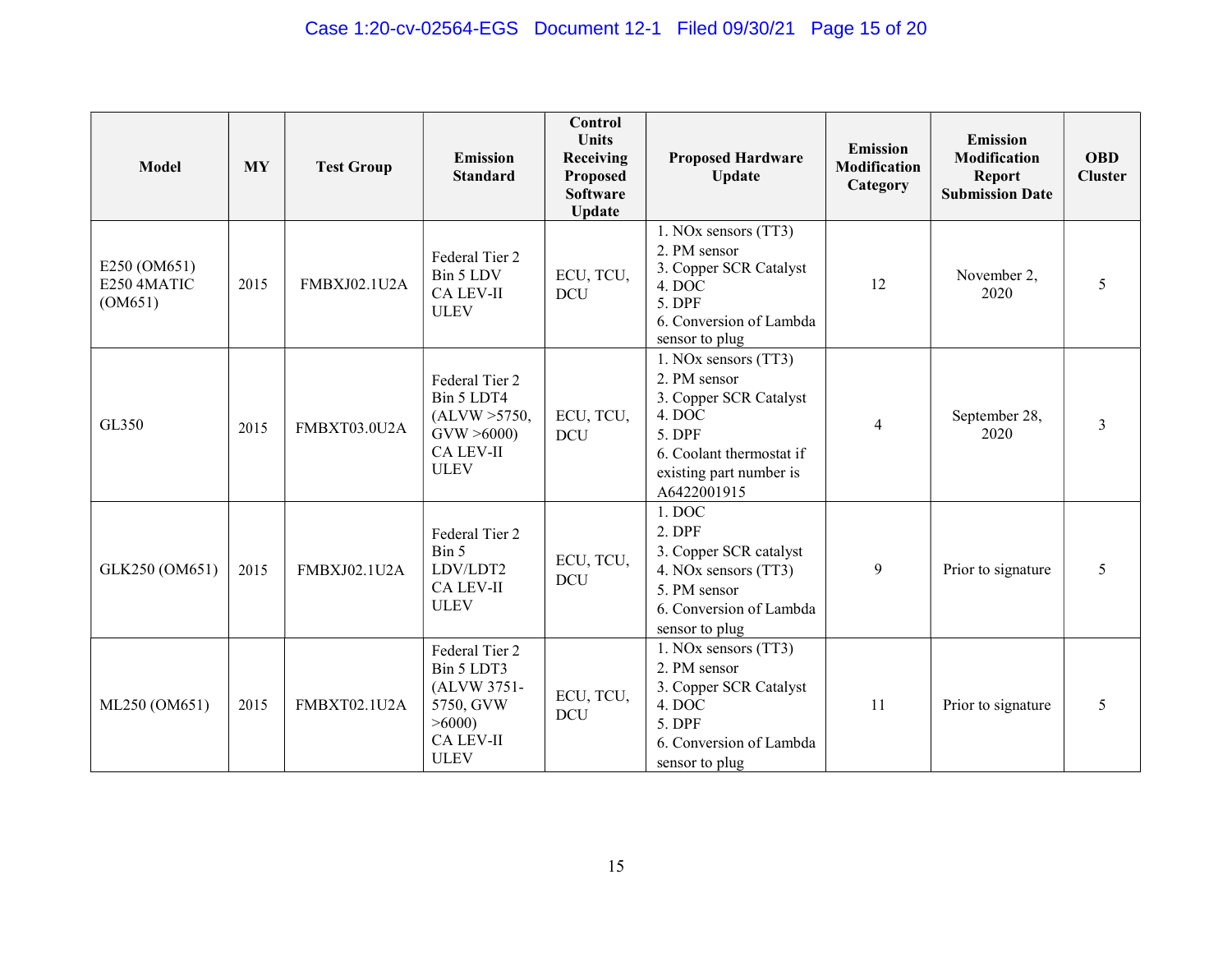| <b>Model</b>                                                                                                                               | <b>MY</b> | <b>Test Group</b> | <b>Emission</b><br><b>Standard</b>                                                                | Control<br><b>Units</b><br>Receiving<br>Proposed<br><b>Software</b><br><b>Update</b> | <b>Proposed Hardware</b><br><b>Update</b> | <b>Emission</b><br><b>Modification</b><br>Category | <b>Emission</b><br>Modification<br><b>Report</b><br><b>Submission Date</b>                                      | <b>OBD</b><br><b>Cluster</b> |
|--------------------------------------------------------------------------------------------------------------------------------------------|-----------|-------------------|---------------------------------------------------------------------------------------------------|--------------------------------------------------------------------------------------|-------------------------------------------|----------------------------------------------------|-----------------------------------------------------------------------------------------------------------------|------------------------------|
| Sprinter 4-cyl.<br>(OM651), 3.88T<br>and 4.53T<br>(Freightliner 2500,<br>Freightliner 3500,<br>Sprinter 2500 CDI,<br>Sprinter 3500<br>CDI) | 2015      | FMBXT02.1HD1      | HDV1 (Federal<br>HD chassis<br>Class 2b GVW<br>8501-10000)<br><b>CA LEV-III</b><br><b>ULEV250</b> | ECU, TCU,<br>DCU,<br>Instrument<br>Cluster                                           | NO <sub>x</sub> sensors (TT3)             | 3                                                  | Within 30 Days of<br>approval of the<br>MY2020 4-cyl.<br>Sprinter, but no<br>later than<br>December 21,<br>2020 | 2                            |
| Sprinter 4-cyl.<br>(OM651), 5T<br>(Freightliner 3500,<br>Sprinter 3500<br>CDI)                                                             | 2015      | FMBXT02.1HD2      | HDV2 (Federal<br>HD chassis<br>Class 3 GVW<br>10001-14000)<br><b>CA LEV-III</b><br><b>ULEV400</b> | ECU, TCU,<br>DCU,<br>Instrument<br>Cluster                                           | NO <sub>x</sub> sensors (TT3)             | 3                                                  | Within 30 Days of<br>approval of the<br>MY2020 4-cyl.<br>Sprinter, but no<br>later than<br>December 21,<br>2020 | 2                            |
| Sprinter 4-cyl.<br>(OM651), 3.88T<br>and 4.53T<br>(Freightliner 2500,<br>Freightliner 3500,<br>Sprinter 2500 CDI,<br>Sprinter 3500<br>CDI) | 2015      | FMBXT02.1HD3      | HDV1 (Federal<br>HD chassis<br>Class 2b GVW<br>8501-10000)<br><b>CA LEV-III</b><br>SULEV170       | ECU, TCU,<br>DCU,<br>Instrument<br>Cluster                                           | NO <sub>x</sub> sensors (TT3)             | 3                                                  | Within 30 Days of<br>approval of the<br>MY2020 4-cyl.<br>Sprinter, but no<br>later than<br>December 21,<br>2020 | 2                            |
| Sprinter 4-cyl.<br>(OM651), 5T<br>(Freightliner 3500,<br>Sprinter 3500<br>CDI)                                                             | 2015      | FMBXT02.1HD4      | HDV2 (Federal<br>HD chassis<br>Class 3 GVW<br>10001-14000)<br><b>CA LEV-III</b><br>SULEV230       | ECU, TCU,<br>DCU,<br>Instrument<br>Cluster                                           | NO <sub>x</sub> sensors (TT3)             | 3                                                  | Within 30 Days of<br>approval of the<br>MY2020 4-cyl.<br>Sprinter, but no<br>later than<br>December 21,<br>2020 | 2                            |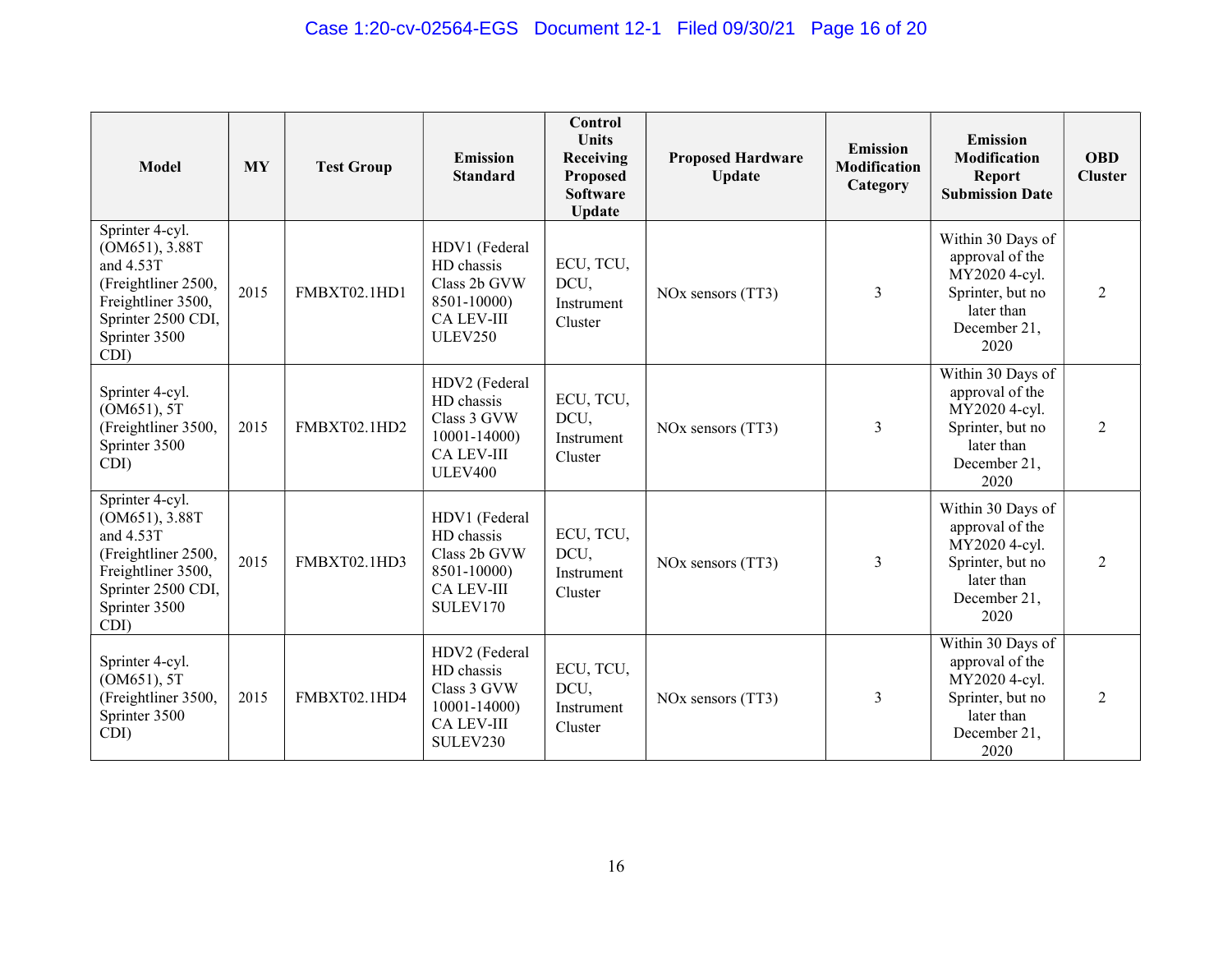| <b>Model</b>                                                                                                                               | <b>MY</b> | <b>Test Group</b>   | <b>Emission</b><br><b>Standard</b>                                                               | Control<br><b>Units</b><br>Receiving<br>Proposed<br><b>Software</b><br><b>Update</b> | <b>Proposed Hardware</b><br>Update                                                                                             | <b>Emission</b><br><b>Modification</b><br>Category | <b>Emission</b><br>Modification<br><b>Report</b><br><b>Submission Date</b> | <b>OBD</b><br><b>Cluster</b> |
|--------------------------------------------------------------------------------------------------------------------------------------------|-----------|---------------------|--------------------------------------------------------------------------------------------------|--------------------------------------------------------------------------------------|--------------------------------------------------------------------------------------------------------------------------------|----------------------------------------------------|----------------------------------------------------------------------------|------------------------------|
| Sprinter 6-cyl.<br>(OM642), 3.88T<br>and 4.53T<br>(Freightliner 2500,<br>Freightliner 3500,<br>Sprinter 2500 CDI,<br>Sprinter 3500<br>CDI) | 2015      | FMBXT03.0HD1        | HDV1 (Federal<br>HD chassis<br>Class 2b GVW<br>8501-10000)<br><b>CA LEV-II</b><br><b>ULEV</b>    | ECU, TCU,<br>DCU,<br>Instrument<br>Cluster                                           | 1. NOx sensors (TT3)<br>2. Copper SCR Catalyst                                                                                 | 1                                                  | Prior to signature                                                         |                              |
| Sprinter 6-cyl.<br>(OM642), 5T<br>(Freightliner 3500,<br>Sprinter 3500<br>CDI)                                                             | 2015      | FMBXT03.0HD2        | HDV2 (Federal<br>HD chassis<br>Class 3 GVW<br>$10001 - 14000$<br><b>CA LEV-II</b><br><b>ULEV</b> | ECU, TCU,<br>DCU,<br>Instrument<br>Cluster                                           | 1. NOx sensors (TT3)<br>2. Copper SCR Catalyst                                                                                 | -1                                                 | Prior to signature                                                         |                              |
| Sprinter 6-cyl.<br>(OM642), 3.88T<br>(Freightliner 2500<br>4x4, Sprinter 2500<br>$CDI$ 4x4)                                                | 2015      | FMBXT03.0HD3        | HDV1 (Federal<br>HD chassis<br>Class 2b GVW<br>8501-10000)<br>CA LEV-II<br><b>ULEV</b>           | ECU, TCU,<br>DCU,<br>Instrument<br>Cluster                                           | NO <sub>x</sub> sensors (TT3)                                                                                                  | $\mathbf{1}$                                       | Prior to signature                                                         |                              |
| Sprinter 6-cyl.<br>(OM642), 5T<br>(Freightliner 3500<br>4x4, Sprinter 3500<br>$CDI$ 4x4)                                                   | 2015      | FMBXT03.0HD4        | HDV2 (Federal<br>HD chassis<br>Class 3 GVW<br>$10001 - 14000$<br><b>CA LEV-II</b><br><b>ULEV</b> | ECU, TCU,<br>DCU,<br>Instrument<br>Cluster                                           | NO <sub>x</sub> sensors (TT3)                                                                                                  |                                                    | Prior to signature                                                         |                              |
| E250 (OM651)<br>E250 4MATIC<br>(OM651)                                                                                                     | 2016      | <b>GMBXV02.1U2B</b> | Federal Tier 2<br>Bin 5 LDV<br>CA LEV-II<br><b>ULEV</b>                                          | ECU, TCU,<br><b>DCU</b>                                                              | 1. NOx sensors (TT3)<br>2. PM Sensor<br>3. Copper SCR<br>Catalyst4. DOC<br>5. DPF<br>6. Conversion of<br>Lambda sensor to plug | 12                                                 | November 2,<br>2020                                                        | 5                            |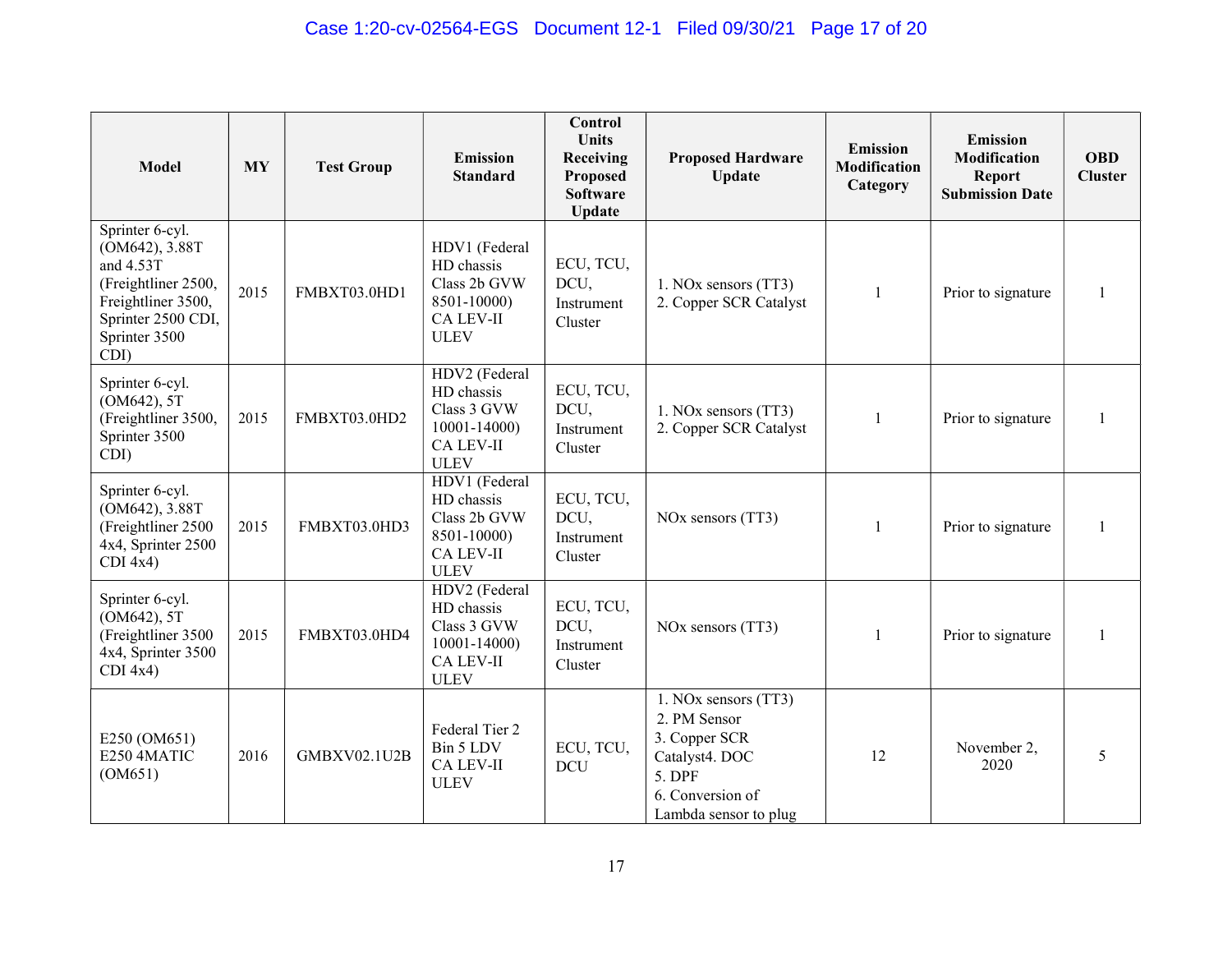| <b>Model</b>                                                                                                                               | <b>MY</b> | <b>Test Group</b> | <b>Emission</b><br><b>Standard</b>                                                                   | Control<br><b>Units</b><br>Receiving<br>Proposed<br><b>Software</b><br><b>Update</b> | <b>Proposed Hardware</b><br><b>Update</b>                                                                                                                | <b>Emission</b><br><b>Modification</b><br>Category | <b>Emission</b><br>Modification<br><b>Report</b><br><b>Submission Date</b>                                      | <b>OBD</b><br><b>Cluster</b> |
|--------------------------------------------------------------------------------------------------------------------------------------------|-----------|-------------------|------------------------------------------------------------------------------------------------------|--------------------------------------------------------------------------------------|----------------------------------------------------------------------------------------------------------------------------------------------------------|----------------------------------------------------|-----------------------------------------------------------------------------------------------------------------|------------------------------|
| <b>GL350 BLUETEC</b><br>4MATIC                                                                                                             | 2016      | GMBXT03.0U2A      | Federal Tier 2<br>Bin 5 LDT4<br>(ALVW > 5750,<br>GVW > 6000<br><b>CA LEV-II</b><br><b>ULEV</b>       | ECU, TCU,<br><b>DCU</b>                                                              | 1. NOx sensors (TT3)<br>2. PM sensor<br>3. Copper SCR Catalyst<br>4. DOC<br>5. DPF<br>6. Coolant thermostat if<br>existing part number is<br>A6422001915 | $\overline{4}$                                     | September 28,<br>2020                                                                                           | 3                            |
| <b>GLE300 d</b><br>4MATIC (OM651)                                                                                                          | 2016      | GMBXT02.1U2A      | Federal Tier 3<br><b>Bin 125</b><br><b>CA LEV-III</b><br>ULEV125                                     | ECU, TCU,<br><b>DCU</b>                                                              | 1. NOx sensors (TT3)<br>2. Conversion of Lambda<br>sensor to plug                                                                                        | 10                                                 | Prior to signature                                                                                              | 5                            |
| Sprinter 4-cyl.<br>(OM651), 3.88T<br>and 4.53T<br>(Freightliner 2500,<br>Freightliner 3500,<br>Sprinter 2500 CDI,<br>Sprinter 3500<br>CDI) | 2016      | GMBXT02.1HD1      | HDV1 (Federal<br>HD chassis<br>Class 2b GVW<br>8501-10000)<br><b>CA LEV-III</b><br><b>ULEV250</b>    | ECU, TCU,<br>DCU,<br>Instrument<br>Cluster                                           | NO <sub>x</sub> sensors (TT3)                                                                                                                            | 3                                                  | Within 30 Days of<br>approval of the<br>MY2020 4-cyl.<br>Sprinter, but no<br>later than<br>December 21,<br>2020 | $\mathfrak{D}$               |
| Sprinter 4-cyl.<br>(OM651), 5T<br>(Freightliner 3500,<br>Sprinter 3500<br>CDI)                                                             | 2016      | GMBXT02.1HD2      | HDV2 (Federal<br>HD chassis<br>Class 3 GVW<br>$10001 - 14000$<br><b>CA LEV-III</b><br><b>ULEV400</b> | ECU, TCU,<br>DCU,<br>Instrument<br>Cluster                                           | NO <sub>x</sub> sensors (TT3)                                                                                                                            | 3                                                  | Within 30 Days of<br>approval of the<br>MY2020 4-cyl.<br>Sprinter, but no<br>later than<br>December 21,<br>2020 | 2                            |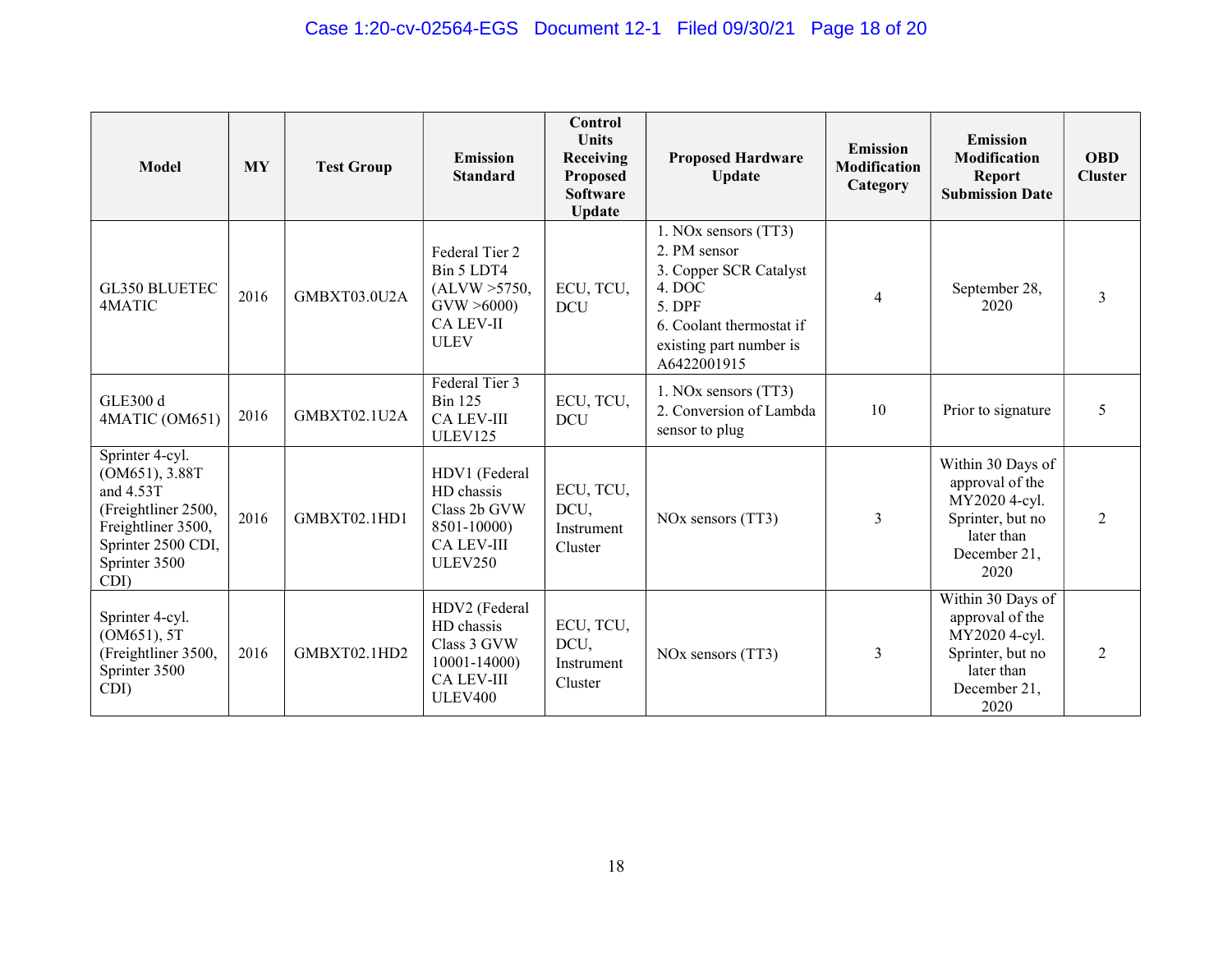| <b>Model</b>                                                                                                                               | <b>MY</b> | <b>Test Group</b> | <b>Emission</b><br><b>Standard</b>                                                             | Control<br><b>Units</b><br>Receiving<br>Proposed<br><b>Software</b><br><b>Update</b> | <b>Proposed Hardware</b><br><b>Update</b> | <b>Emission</b><br><b>Modification</b><br>Category | <b>Emission</b><br>Modification<br><b>Report</b><br><b>Submission Date</b>                                      | <b>OBD</b><br><b>Cluster</b> |
|--------------------------------------------------------------------------------------------------------------------------------------------|-----------|-------------------|------------------------------------------------------------------------------------------------|--------------------------------------------------------------------------------------|-------------------------------------------|----------------------------------------------------|-----------------------------------------------------------------------------------------------------------------|------------------------------|
| Sprinter 4-cyl.<br>(OM651), 3.88T<br>and 4.53T<br>(Freightliner 2500,<br>Freightliner 3500,<br>Sprinter 2500 CDI,<br>Sprinter 3500<br>CDI) | 2016      | GMBXT02.1HD3      | HDV1 (Federal<br>HD chassis<br>Class 2b GVW<br>8501-10000)<br><b>CA LEV-III</b><br>SULEV170    | ECU, TCU,<br>DCU,<br>Instrument<br>Cluster                                           | NO <sub>x</sub> sensors (TT3)             | 3                                                  | Within 30 Days of<br>approval of the<br>MY2020 4-cyl.<br>Sprinter, but no<br>later than<br>December 21,<br>2020 | $\mathfrak{D}$               |
| Sprinter 4-cyl.<br>(OM651), 5T<br>(Freightliner 3500,<br>Sprinter 3500<br>CDI)                                                             | 2016      | GMBXT02.1HD4      | HDV2 (Federal<br>HD chassis<br>Class 3 GVW<br>$10001 - 14000$<br><b>CA LEV-III</b><br>SULEV230 | ECU, TCU,<br>DCU,<br>Instrument<br>Cluster                                           | NO <sub>x</sub> sensors (TT3)             | 3                                                  | Within 30 Days of<br>approval of the<br>MY2020 4-cyl.<br>Sprinter, but no<br>later than<br>December 21,<br>2020 | 2                            |
| Sprinter 6-cyl.<br>(OM642), 3.88T<br>and 4.53T<br>(Freightliner 2500,<br>Freightliner 3500,<br>Sprinter 2500 CDI,<br>Sprinter 3500<br>CDI) | 2016      | GMBXT03.0HD1      | HDV1 (Federal<br>HD chassis<br>Class 2b GVW<br>8501-10000)<br><b>CA LEV-II</b><br><b>ULEV</b>  | ECU, TCU,<br>DCU,<br>Instrument<br>Cluster                                           | NO <sub>x</sub> sensors (TT3)             | $\mathbf{1}$                                       | Prior to signature                                                                                              |                              |
| Sprinter 6-cyl.<br>(OM642), 5T<br>(Freightliner 3500,<br>Sprinter 3500<br>CDI)                                                             | 2016      | GMBXT03.0HD2      | HDV2 (Federal<br>HD chassis<br>Class 3 GVW<br>10001-14000)<br><b>CA LEV-II</b><br><b>ULEV</b>  | ECU, TCU,<br>DCU,<br>Instrument<br>Cluster                                           | NO <sub>x</sub> sensors (TT3)             |                                                    | Prior to signature                                                                                              |                              |